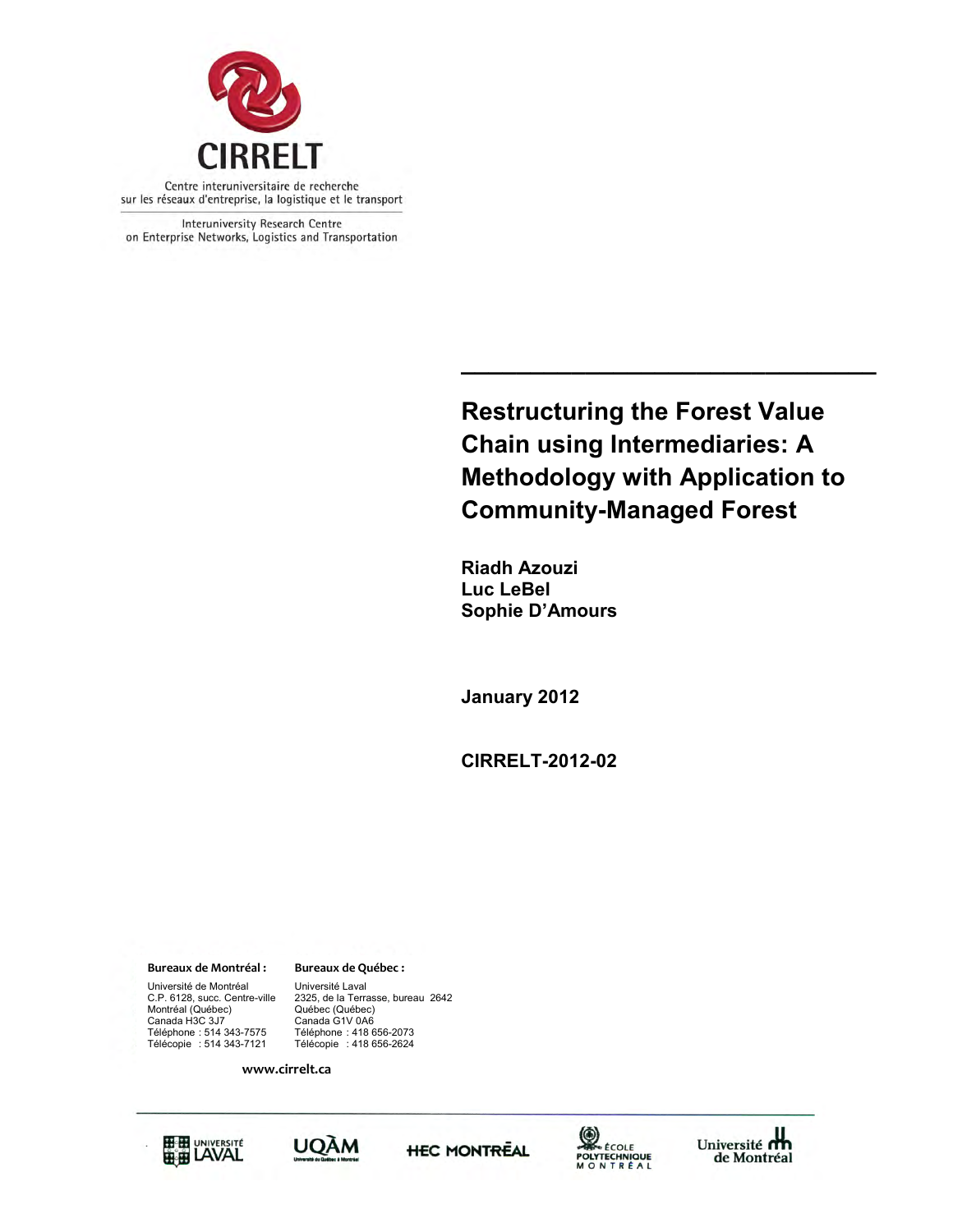# **Restructuring the Forest Value Chain using Intermediaries: A Methodology with Application to Community-Managed Forest**

**Riadh Azouzi1,2,\* , Luc LeBel1,3 , Sophie D'Amours1,2**

- 1 Interuniversity Research Centre on Enterprise Networks, Logistics and Transportation (CIRRELT)
- <sup>2</sup> Department of Mechanical Engineering, 1065, avenue de la Médecine, Université Laval, Québec (Québec), G1V 0A6
- $3$  Department of Forest and Wood Sciences, Pavillon Abitibi-Price, 2405, rue de la Terrasse, Université Laval, Québec, G1V 0A6

**Abstract***.* This paper seeks to map out and define the concept of Integrator-Supplier (IS), a means towards integrative planning in the context of public forests management. Basically, the IS is an intermediary that opens the planning process to a broader variety of stakeholders including the government, the forest industry, regional and local organizations, recreational and tourism companies, and first nations; it is responsible for plan reconciliation and execution, and it manages the relationships between the forest entrepreneurs (including logging and silviculture contractors, transportation and equipment operators, etc.) and their business partners. It is believe to enable a lean approach to conducting forest operations. The paper first presents a perspective about intermediation, coordination and collaboration in value chain. A methodology is then proposed to restructure the forest value chain using intermediaries when socioeconomic and environmental constraints are brought to the forefront and productivity should be redefined. The proposed methodology is illustrated using a case study in the province of Quebec, eastern Canada, a jurisdiction preparing for a major overhaul of its forest policies. Potential scenarios for which different actors in the supply chain assume the strategic role of IS are described. Our analysis indicate that the IS concept offer opportunities to improve the efficiency of the timber supply chain. It is proposed that the government entrusts to an IS the responsibilities of reconciling and executing tactical and operational plans.

**Keywords**. Intermediation, wood supply chain, coordination, collaborative planning.

**Acknowledgements.** We thank all the researchers and supply chain specialists, cooperatives professionals, forest products companies professionals, and government representatives and decision makers who kindly accepted to participate in the group interviews.

Results and views expressed in this publication are the sole responsibility of the authors and do not necessarily reflect those of CIRRELT.

Les résultats et opinions contenus dans cette publication ne reflètent pas nécessairement la position du CIRRELT et n'engagent pas sa responsabilité.

**\_\_\_\_\_\_\_\_\_\_\_\_\_\_\_\_\_\_\_\_\_\_\_\_\_\_\_\_\_**

<sup>\*</sup> Corresponding author: Riadh.Azouzi@cirrelt.ca

Dépôt légal – Bibliothèque et Archives nationales du Québec Bibliothèque et Archives Canada, 2012

<sup>©</sup> Copyright Azouzi, LeBel, D'Amours and CIRRELT, 2012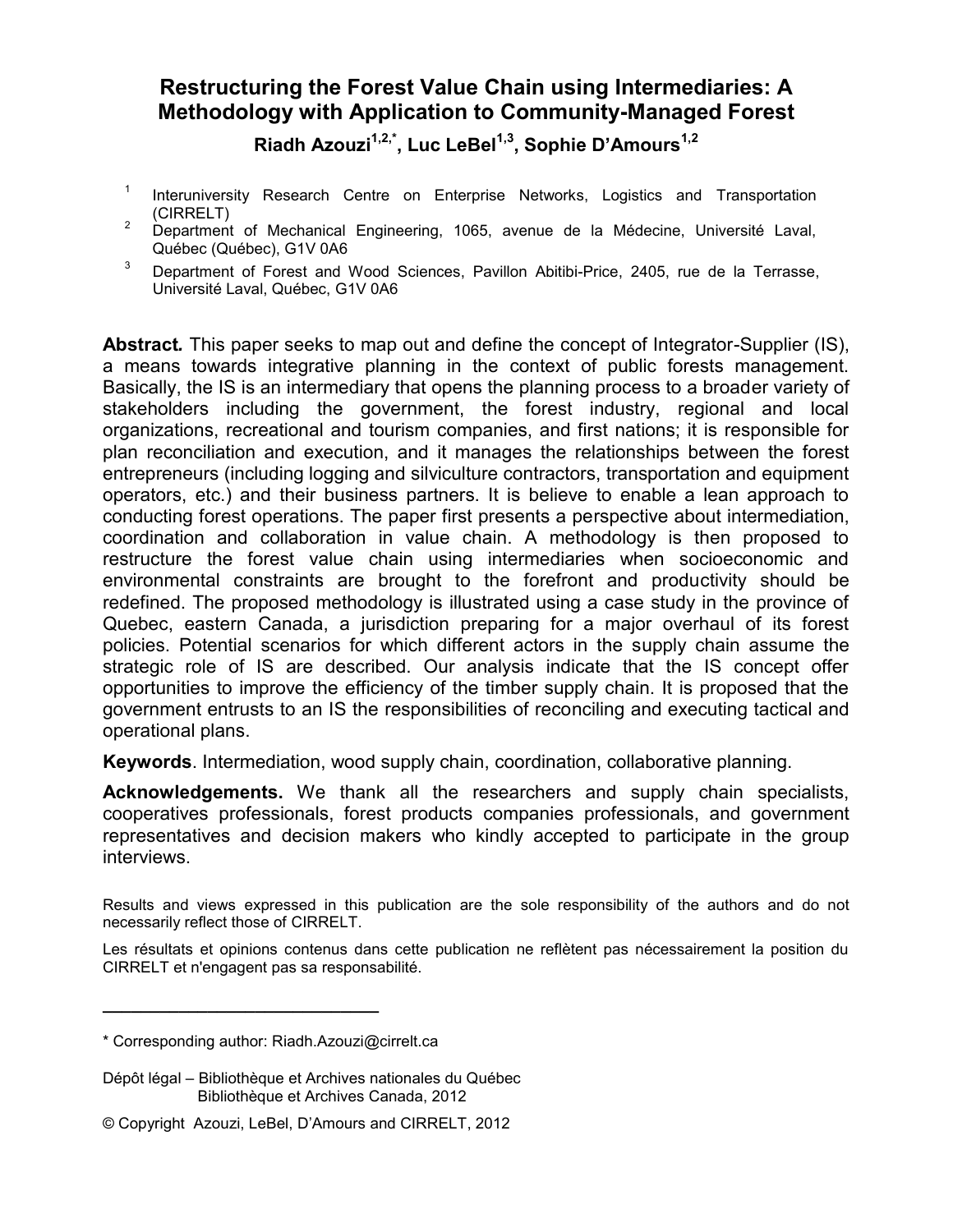### **1 Introduction**

The forest value chain (FVC) is commonly associated with its timber-production networks. These networks include several actors that must ensure all the activities for the management of the forest (including planning, harvest operations and silviculture treatments), the deployment and maintenance of a road network, the transport of trees, logs and residues, forest products manufacturing, and distribution. Actors are expected to exchange information at different levels in order to maximize their profits while meeting social, environmental, operational and economic constraints. Many of the upstream actors are logistical services suppliers, general entrepreneurs, forest cooperatives, forest management groups, silviculture workers or transportation units (referred to interchangeably as *suppliers* or *forest entrepreneurs* in the remainder of this paper) that possess their own local or regional business network (Fig. 1) (adapted from Azouzi and D'Amours, 2011). These entrepreneurs own production machinery and have agreements with forest products companies (FPC), usually formalized via contract in which the obligations of the entrepreneur are specified. In some cases, and especially for silvicultural work, forest entrepreneurs can be hired directly by the land owner.



*Fig. 1. Wood supply chain within the forest value chain and the decision scales for the planning of the FVC (adapted from: Azouzi and D'Amours, 2011)*

The government, through its local representative, can play a significant role in the FVC especially when it owns large expenses of forests. It may be responsible for determining the volume of wood to allocate to enterprises, establishing strategies to ensure forest sustainability, locating forest road network, establishing tariffs and credits associated with forest use, etc. The national government usually has to work in close cooperation with local governments and members of local communities. This is the case in community forestry where forestry operations must demonstrate global benefits to gain approval from local government, community group, First Nation or aboriginal representatives.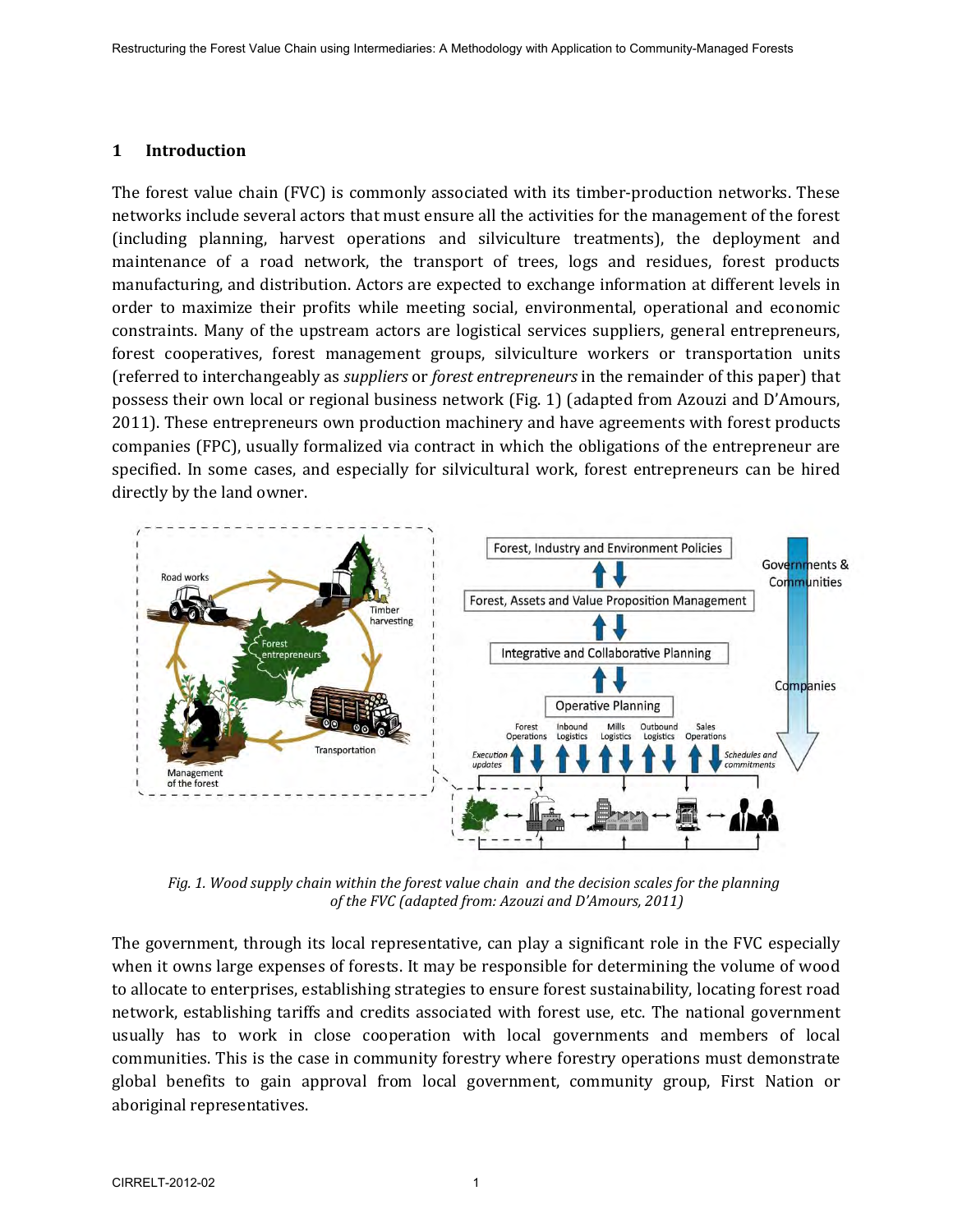On the other hand, the FPCs, whether they are small, specialized (e.g. sawmill) or fully integrated (where different transformation stages are controlled by one organization), generate value from forest resources and are to be involved in several planning decisions in the short-term, mid-term and long-term horizons. Their levels of involvement depend among other things on the role played by the government as well as on the size of their company. As shown by the shaded downward pointing arrow in Fig. 1, the planning process in the FVC is a continuous process; there is no clear cut demarcation between the plans made at the strategic, tactical or operational levels, and a collaborative involvement of all levels of management from separate organizations is expected. Collaborative relationships (e.g. entrepreneurs–FPCs, Timberland owner/Government–FPCs, etc) are likely to generate tensions or conflicts in such a distributed environment. These conflicts are believed to be in part attributable by attempts to seek local optimisation in a global environment. Hence, the different organizations need to operate more cooperatively. Coordination here consists in managing the interdependencies between the activities of the different organizations. Essential data and decisions need to be communicated. According to Ceroni and Nof (2001), communication must take place in a timely basis in order to be an effective integration facilitator and allow organizations to minimize their coordination efforts and costs.

In order to address this complex problem of coordination and collaboration, this paper argues that it is beneficial for groups of actors localized within a forest area to seek the service of a third party agent as an intermediary or to assign this role to one specific group member. In both situations it is important to define this third party agent's role. This intermediary will be responsible to establish a network of partners and the contractual agreements needed to manage it. The paper proposes a methodology to structure a FVC using intermediaries when socioeconomic and environmental constraints are brought to the forefront and productivity is redefined. The proposed methodology leads to a strategic vision of the intermediary including its value proposition and its required competencies. It is then illustrated using a case study of the community-managed forests of the province of Quebec, in eastern Canada. The paper is organized as follows. Section 2 presents a perspective about intermediation, coordination and collaboration in value chain. The proposed methodology is presented in section 3. Section 4 presents its application through a case study. Finally, section 5 provides concluding remarks.

# **2 Perspective on intermediation in value chain**

In industrial sectors that have seen great evolution, such as the automotive and the aerospace industrial sectors, firms don't merely compete against firms. Indeed, as observed by Ambe and Badenhorst-Weiss, (2010) value chains are increasingly competing against other value chains. Thus increasing productivity and value requires a comprehensive strategy. In complex and multi-tiered supply chains, suppliers, producers and entrepreneurs must work together to increase their productivity and to raise end products value. By analyzing their value chain, these actors can often identify intermediation opportunities that offer increased efficiency, economies of scale, reduction of transaction cost, or value added in the chain. Entrepreneurs and businesses are often the first to identify these opportunities and act on them.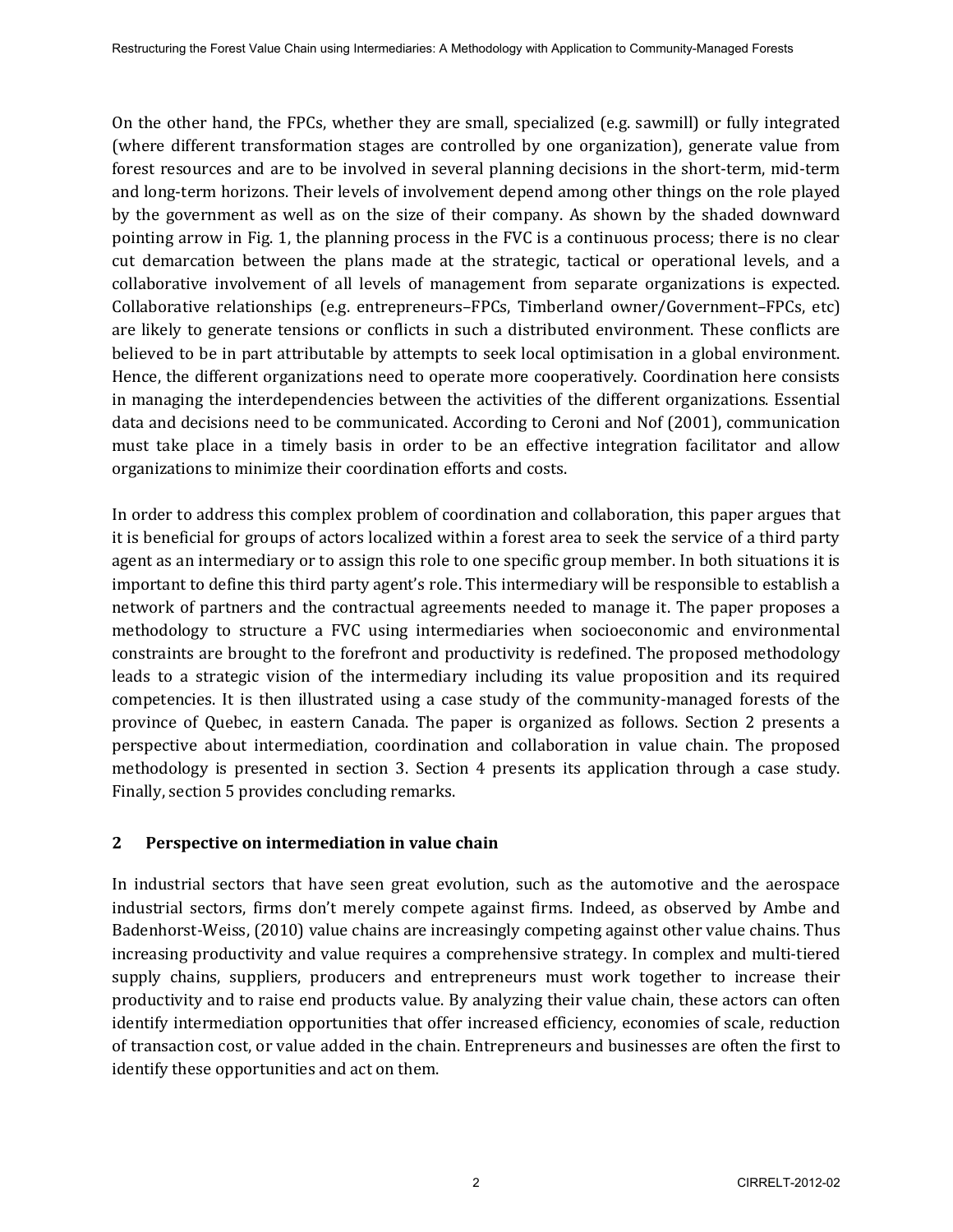The term "intermediation" is typically used in the finance, commerce/marketing and intermodal transportation literature. Spulber (1999) proposes an "intermediation theory" that basically stipulates that it is more advantageous to refer to reliable intermediaries who make credible promises than to only count on negotiation for recurrent short term contracts. The author further explains that this advantage results from coordination that reduces searching cost (for suppliers and for prices) by pooling and sharing information between traders, from some sort of scale and scope economy, and from the motive for long term business and reputation. Spulber sees intermediaries as the principle responsible for the buy and sell activities, or for connecting actors. He does not exclude that the intermediaries could be responsible of logistics activities in the manufacturing sector.

Fulconis et al. (2006) present the logistical service provider or 4PL (fourth-party logistics) as an intermediary who's business is to design and sell global supply chain solutions coordinating the activities of carriers, storage operators, subcontractors, packaging, and other elements of the supply chain. Fréry (1998) indicates that "it [the 4PL] globally plays the same part as the management of an integrated firm as regards its operational functions except that these are assigned to financially autonomous firms." According to a report from Industry Canada (2008), the 4PL offers a more strategic service to its customers than the 3PL (third-party-logistics provider) that is known to be focused with moving freight and less concerned with management and control. This report also refers to an emerging sector, called the 5PL sector, and defines it as an organization that will "plan, organize and implement logistics solutions on behalf of a contracting party (mainly information systems) by exploiting the appropriate technologies." Basically, the 5PL intermediary strives to turn its customers' supply chain into an IT-managed system linking the suppliers and buyers. The key point here is that, at the very basic level, the use of intermediaries in large organizations offers the possibility to decentralize, and thus motivate key resources that are delegated the power to control activities they know extensively, responding better to local conditions, and more importantly, preventing the decision makers at large organizations from taking complicated decisions because of the great deal of data they are delivered (Mintzberg, 2008).

### *2.1 Intermediation in manufacturing*

In manufacturing, the intermediary facilitates and increases mutual understandings of the objectives and the logic of decision makers and more directly, efficiently addresses the asymmetries between the actors or stakeholders. It helps them to address performance issues that may be due to inaccurate forecasts, low capacity utilization, excessive inventory, inadequate customer service, poor order fulfillment response, etc (Ramdas and Spekman, 2000). The intermediary does this by coordinating and planning the interdependent (legally and financially independent but in the same chain) activities between actors or stakeholders. A good example of this can be found in the automotive industrial sector. This sector has prefigured and initiated the organizational innovations that have since then been disseminated to other sectors of the economy and continue to play a key role in structuring value chains through outsourcing efforts, reorganization and optimization of supply chains, or partnership strategies (Bipe, 2010).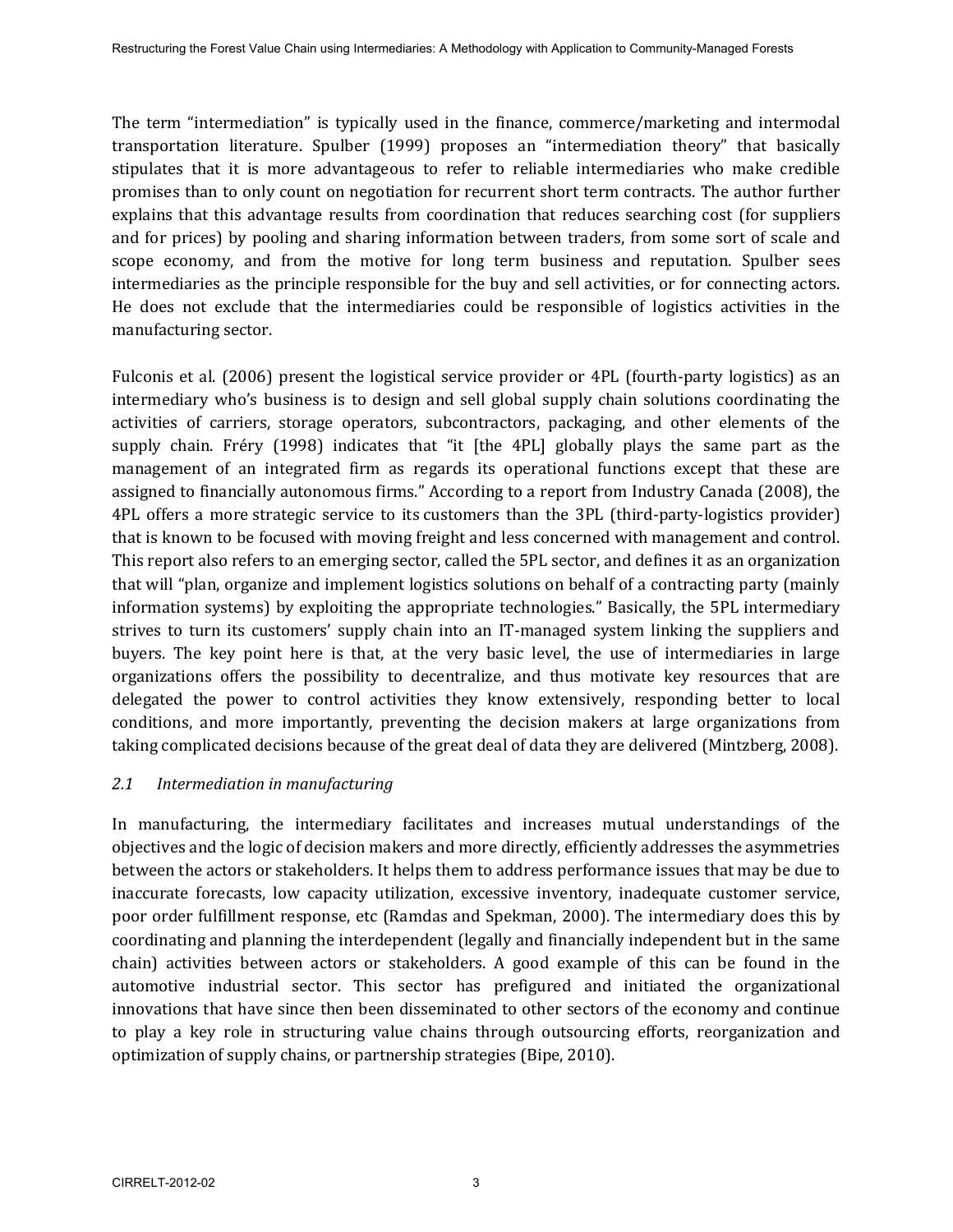Some consultants assert that, with 45% of the cost of an automobile controlled by suppliers, the success of the industry is rooted in the establishment of key partnerships (Deloitte & Touche, 2001). Notice that the forest sector is globally facing the same challenges and trends as the automotive sector. The two industries are not only plagued by high costs, low profit margins and accelerating competition, but are also facing environmental challenges and general macroeconomic and financial circumstances such as energy cost, and exchange and interest rates.



*Fig. 2. Structures of the automotive industry during the (i) 1980's, (ii) 2000's and actual trends (adapted from: Humbert et al., 2004)* 

Figure 2 highlights the three major structural changes the automotive industry was subjected to during the last thirty years (adapted from Humbert et al., 2004). During the 1980's, the industry was vertically integrated. The car manufacturers had experienced important technological advances and organizational improvements compared to their many suppliers. They had direct buyer-suppliers relationship with low upstream cooperation. Relations between suppliers were limited. Under the growing and continuous effect of constraints such as international competition, markets fragmentation, and the appearance of new environmental and safety regulations, to name only a few, car manufacturers have evolved to a tiered supply chain model. In that model, they have close and privileged ties with suppliers (those that were called tier 1 in the early 2000's). These suppliers were given more responsibilities and thus developed the competencies required to manage the complex supply chain. Car manufacturers found it profitable to outsource certain components because the suppliers would be able to cope with part of this complexity, could achieve economies of scale, had technology expertise, lower labor costs and more efficient work and labor practices. In many cases, the manufacturers received better service from external suppliers than from internal suppliers (Grienitz et al., 2009). Furthermore, outsourcing offered the car manufacturers the opportunities to focus on their core business, free up internal resources for other purposes, access resources not available internally, make capital funds available, share risk, and have access to lean and world class practices. Today, in many regards, the car producers have become assemblers rather than manufacturers, by establishing close relationships with selected tier 1 suppliers (Vonderembse, Mark, Dobrzykowski, D., 2010). These are identified as "system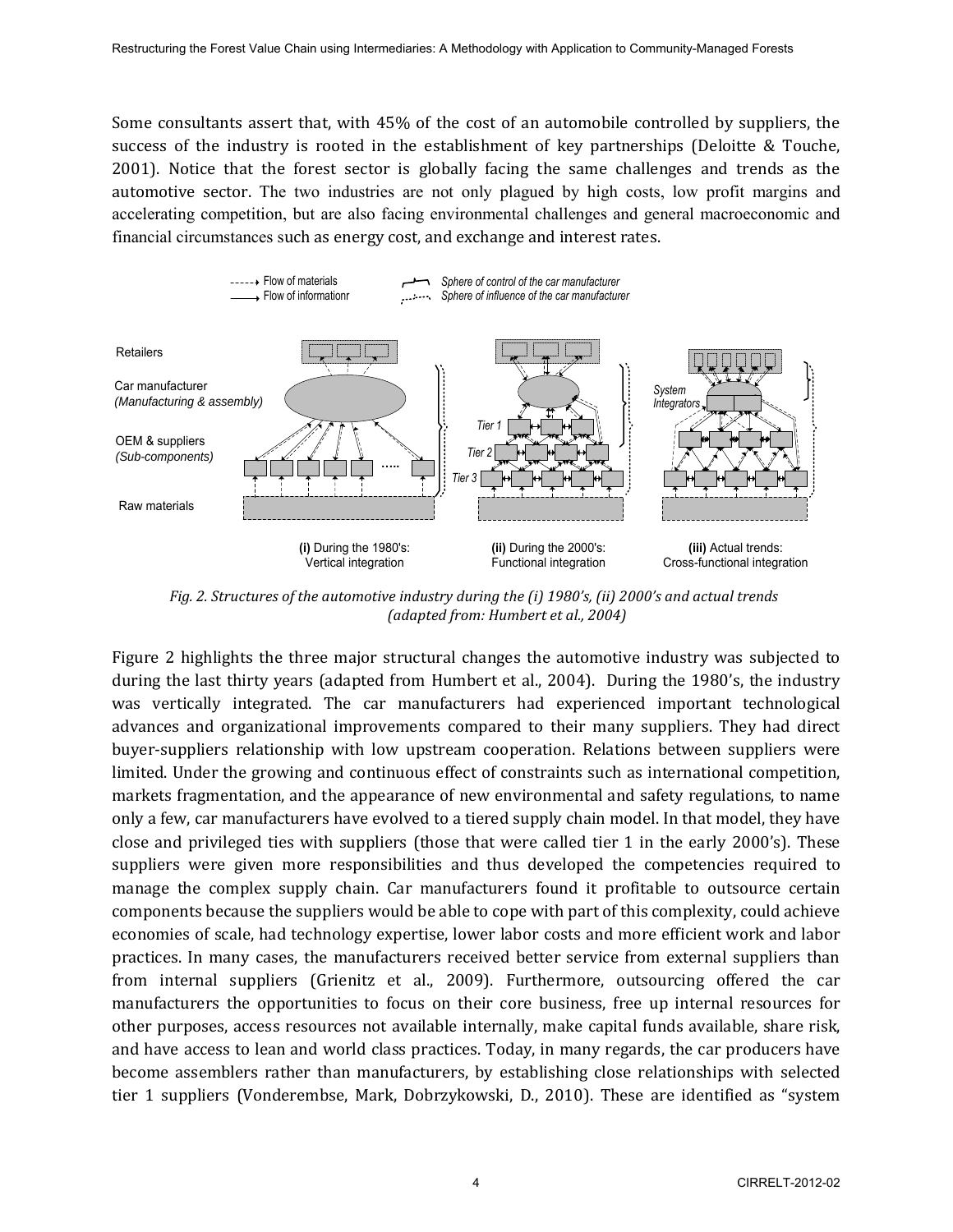integrators" (Deloitte & Touche, 2001) and the general business relationships are illustrated in Figure 2 (right). These business relationships can only be established if collaborative business models are developed. Collaborative business models offer possibilities for cost reduction and make it easier to adopt new communication and technology standards between different actors of the value chain, and to share operational and financial risks.

The point could be made that FPCs have long been structured like the automotive industry of the 1980s (vertical integration) but has since transformed into the structure of the automotive industry of the 2000s (functional integration), and that additional steps (cross-functional integration) could yield the same benefits that today's automotive industry has achieved.

### *2.2 Coordination and collaboration using intermediaries*

Very often, the terms coordination and collaboration are used interchangeably without clearly distinguishing them from each other. As Hammer (2006) puts it, "Whereas coordination is mainly conducted by sending the right signals or sharing the right information and the same policies, collaboration indicates a joint, interactive process that results in joint decisions and activities." Malone and Crowston (1991) determined that coordination implies processes for identifying goals, mapping goals to activities, mapping activities to actors, and managing interdependencies (e.g. resource allocations, sequencing, and synchronization). These processes should encompass, at a lower level, processes for group decision making (some decisions to be accepted by the group of actors), communicating via standardized means, and perceiving common objects (e.g. shared variables and common knowledge). Since transactions between the firms in supply chain are generally managed by contracts, then all the means that help to achieve coordination will be restricted by contracts. As pointed out by (Liu et al., 2005), the supply chain contract is a coordination mechanism that provides incentives to all actors so that the decentralized supply chain behaves as nearly or exactly the same as the integrated one. On the other hand, collaborative planning raises the need for specific methods to support the decision-making process and ensure the stability of the relationship (Audy et al., 2010). The plans of the different decision-makers need to be integrated vertically (with customers, suppliers and internally across functions) and horizontally (internally, with competitors, and with non-competitors (e.g. sharing manufacturing capacity)) (Barratt, 2004). For better performance, this integration should not be limited to operational level but extended to tactical and strategic levels. However Barratt (2004) pointed out that "…organisations need to realise that the resource intensive nature of collaboration means that they need to focus their attention on a small number of close relationships rather than trying to collaborate with everyone".

From the above, it is clear that the positioning of the intermediary in the value chain is important. Audy et al. (2010) proposed five generic coordination mechanisms for logistics activities intended to help managers design their collaboration schemes. These mechanisms were differentiated by their planning function, their sharing approach and the information, decision and financial flows. They assumed that the planning function could be performed by a third party or with a joint planning process between the collaborating units. However, they did not elaborate on the business context in which this function could be performed nor its position within the chain.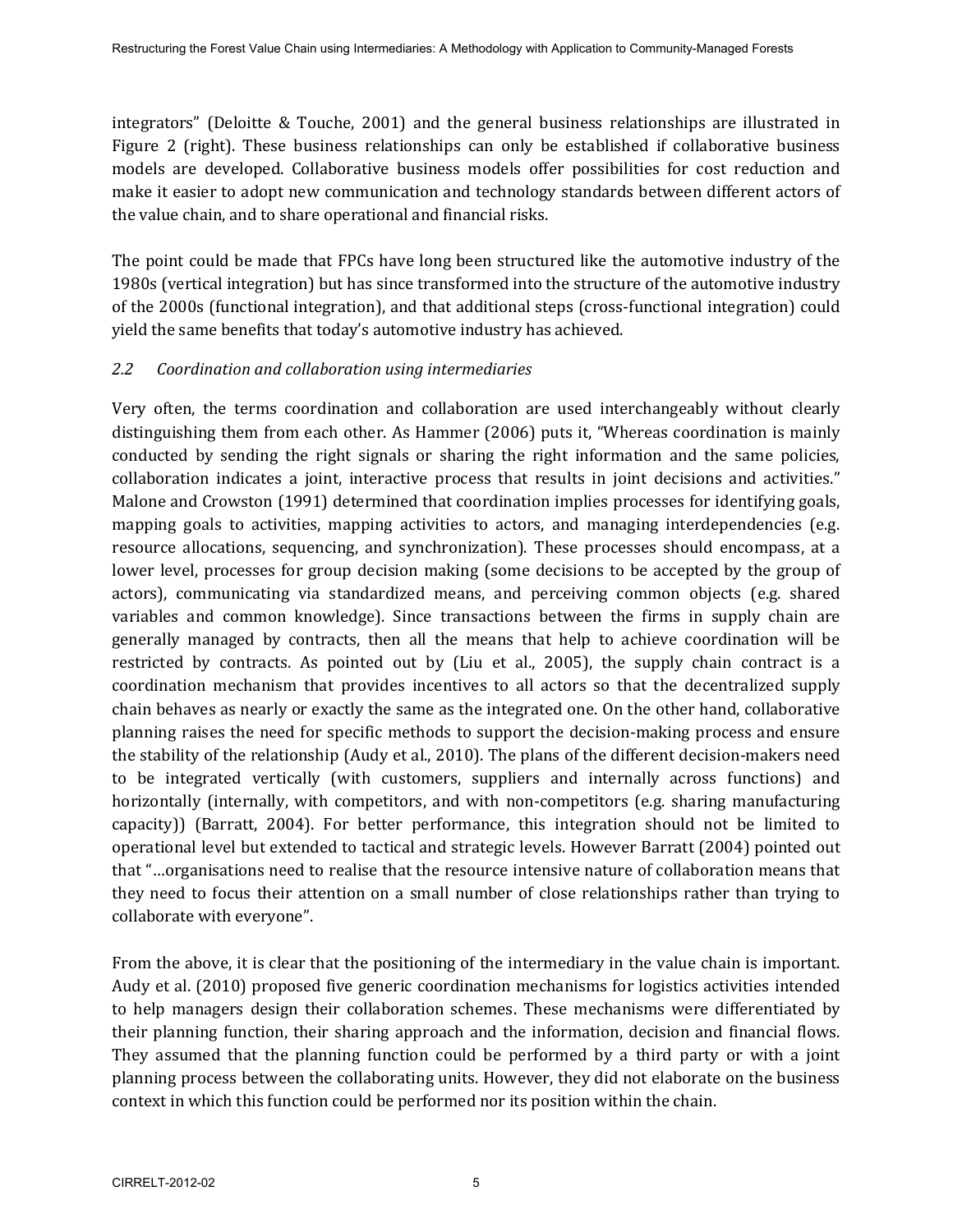### *2.3 Guidelines for defining intermediary competencies*

At this point we bring to the forefront two statements from the literature that can be used to draw fundamental principles for defining the role and functions of an intermediary and adapting the value chain to additional constraints (e.g. new socioeconomic and environment constraints). The first statement is by Porter and Kramer (2011) for whom "No company is self-contained. The success of every company is affected by the supporting companies and infrastructure around it. Productivity and innovation are strongly influenced by clusters or geographic concentrations of firms, related businesses, suppliers, service providers, and logistical infrastructure in a particular field". Their paper develops the concept of *shared value* and they emphasise the need to connect societal and economic progress in order to achieve global growth. The second statement was made by Cachon (2003) in a paper that addresses supply chain coordination using contracts: "A contract is said to coordinate the supply chain if the set of supply chain optimal actions is a Nash equilibrium, i.e., no firm has a profitable unilateral deviation from the set of supply chain optimal actions. Ideally, the optimal actions should also be a unique Nash equilibrium; otherwise, the firms may 'coordinate' on a suboptimal set of actions." From, these statements, it appears that the intermediary is well positioned to create winning scenarios for all the parties, connecting the suppliers, the producers and the government so that compatible goals are set and their activities synchronized. Thus, a great deal of attention should be paid on defining the mix of competences and experiences to be brought by the intermediary.

### *2.4 Intermediation in natural resources sectors*

The management of natural resources value chains (e.g. in agriculture, forestry, or *m*inerals/ petrochemicals sectors) encompasses complex socioeconomic and ecosystem processes and is characterized seasonality, uncertainty, information deficits and asymmetries (D'Amours et al, 2009; Ahmad, 2002; Gebetsroither et al, 2006). Thus, maintaining an economically viable, secure and reliable supply under such conditions is very challenging. Natural resources value chains have been traditionally governed by large firms that have the management capabilities required to coordinate complex relationships with suppliers and customers. This governance involves considerable cost in monitoring and enforcement (Humphrey, 2005). However, companies are constantly evolving and new business models are being adopted.

In their report to the FAO (Food and agriculture organization of the United Nations), Vorley et al. (2008), argue that "business models of modern processors and retailers [in agrifood industries] are being built on collaboration, co-investment and knowledge sharing between producers, suppliers, processors and retailers". These authors identified several models of business linkages, some driven by producers (e.g. cooperatives), some by buyers (e.g. processing and retail companies) and some supported by intermediaries (e.g. service providers) including NGOs. Intermediation models are primarily distinguished by increased knowledge management (to improve chain coordination and quality), closer links to buyers, and incentives for product and process upgrading. They drive change through processes of negotiation among actors. Improved efficiency is achieved through better organization, improved information flows and shared standards along the chain.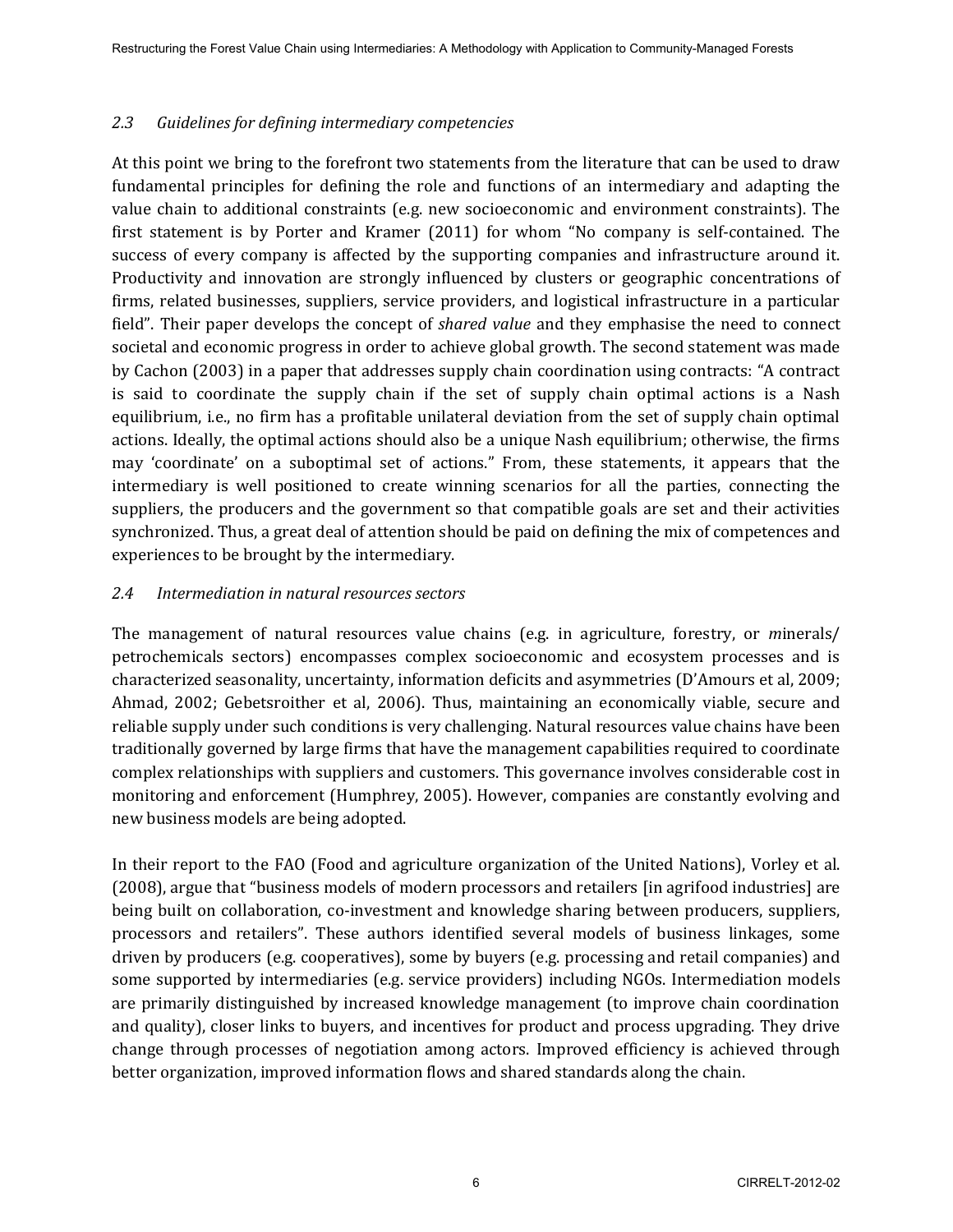Unfortunately, it appeared to us that the literature is sparse regarding applied or action research about the use of intermediation or the restructuring of value chains, even more so as it pertains to forestry.

# **3 Proposed methodology for defining supply intermediaries in the context of communitymanaged forest**

The most convenient way to 'define the intermediary' consists in formulating its strategic vision. For the company, the strategic vision plays a key role in the process of building and defending a competitive advantage. Internally, it is likely to generate the transformation of the organization and acquiring new skills. Externally, it aims at a profound reconfiguration of the competitive systems due to a transformation of the customer interface (or of the links the client maintains with the product), and the imposition of new rules (Metais and Roux-Dufort, 1997). Basically, a strategic vision should provide information regarding the following key questions: (i) What does the organization do? (ii) For whom does it do it?, and (iii) How does it excels doing it?



*Fig. 3. Aspects for defining intermediary, value chain actors, drivers and constraints for restructuring the forest value chain, and intermediary definition process*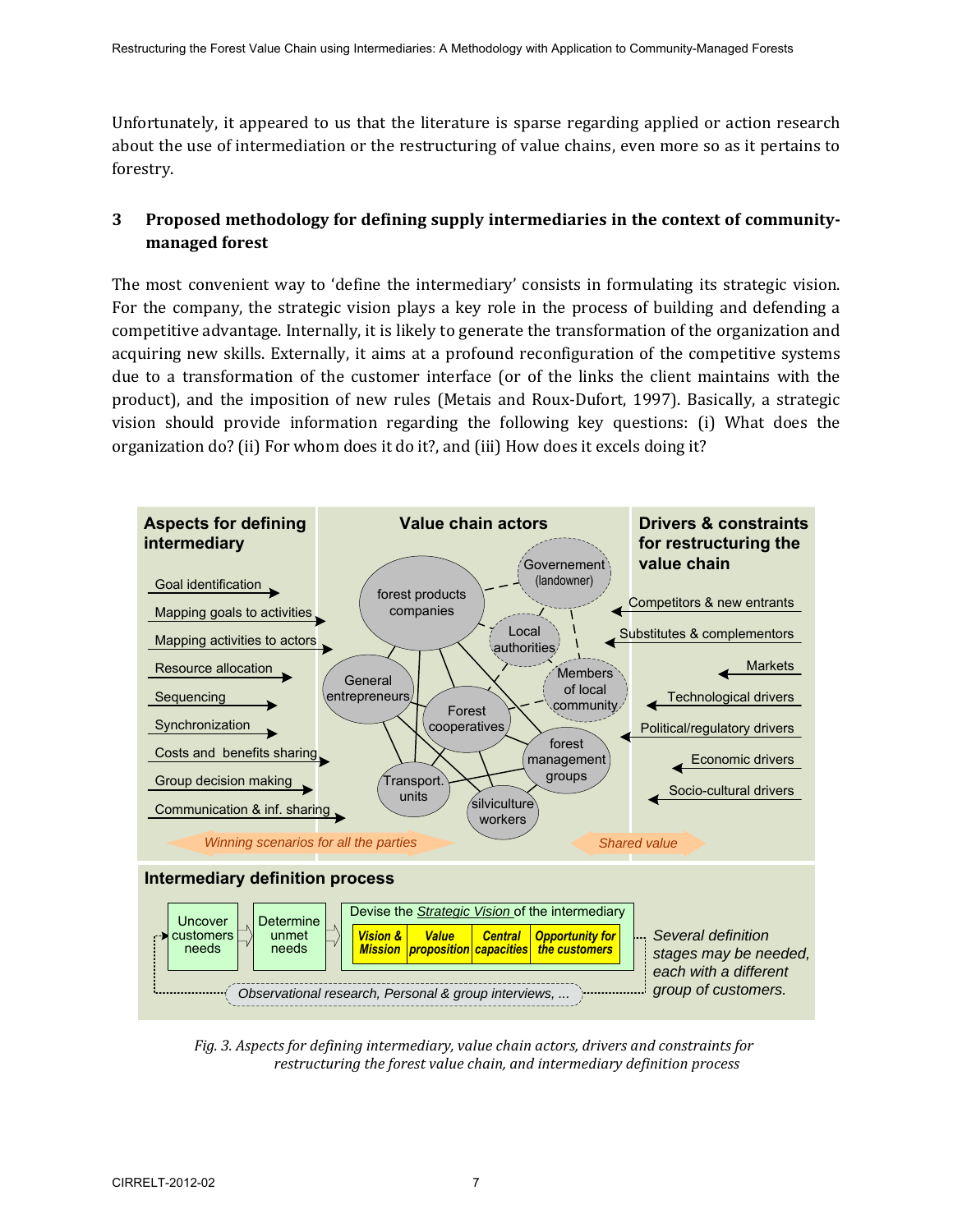While the answer for question (ii) is evident (Most of the actors in the value chain can be clients for the intermediary), the answers for questions (i) and (iii) must be carefully developed using the same precepts as for a strategic innovation and considering all the aspects discussed in the previous section. To do so, we center our methodology on Ulwick's outcome*-*driven approach to innovation (Ulwick, 2002). According to Ulwick and Bettencourt (2008), this approach has proven to be very effective when applied to product and service innovation as well as design, operational, organizational and business model innovation. The basic idea is to develop a product or a service based on the requirements of the job the customer is trying to accomplish using this product or service and not on the requirements of the product or the service itself. This is done by uncovering all the needs of the customer, determining which needs are unmet, and then devising solutions that specifically address the unmet needs. We refer to this methodology as Outcome-driven approach to IS definition.

Accordingly, the activities of the intermediary (producing services and/or products) should be designed in such a matter that they help the intermediary's customers to achieve their objectives (or meet their needs). This process is depicted in Figure 3. Ulwick and Bettencourt (2008) explained that such a process can be conducted through a combination of methods involving the customers (observational research; personal, small group or large group interviews; focus groups; customer visits). This definition process can be repeated at several stages, each stage involving different customers. At each stage, the concept's viability from a socioeconomical and technical point of view is reconsidered. Figure 3 also depicts the different factors driving or constraining the restructuring of the value chain in the context of community-managed forests.

# **4 Case study: Defining the Integrator-Supplier concept for the forest supply chain in Québec, Canada**

In 2013, a new Forest Act will be effective in the province of Québec, eastern Canada. Basically, this act enshrines the principle of ecosystem management; entrust to regional authorities the responsibility of defining the framework for integrated resource management; and initiates an auction process for allocating timber from public forests. Tactical and operational plans for integrated forest management (T-PIFM and O-PIFM), were traditionally drawn up for each forest management unit by the forest companies granted harvest rights in this unit.In the new Act, it is the provincial government, in collaboration with local communities and forest companies, that has the primary responsibility of producing these land and resource management plans. The T-PIFM covers a five-year period and contains, among other things, the annual allowable cut (AAC) assigned to the unit, the sustainable forest management objectives, and the forest management strategies adopted to ensure that AAC is respected and objectives are achieved. On the other hand, the O-PIFM basically sets out the forest operations zones in which timber harvesting or other forest development activities are planned under the T-PIFM. It also contains the harmonization measures adopted by the Minister. The operational plan can be updated from time to time, to allow for, among other things, the gradual addition of new zones in which forest operations may be carried out.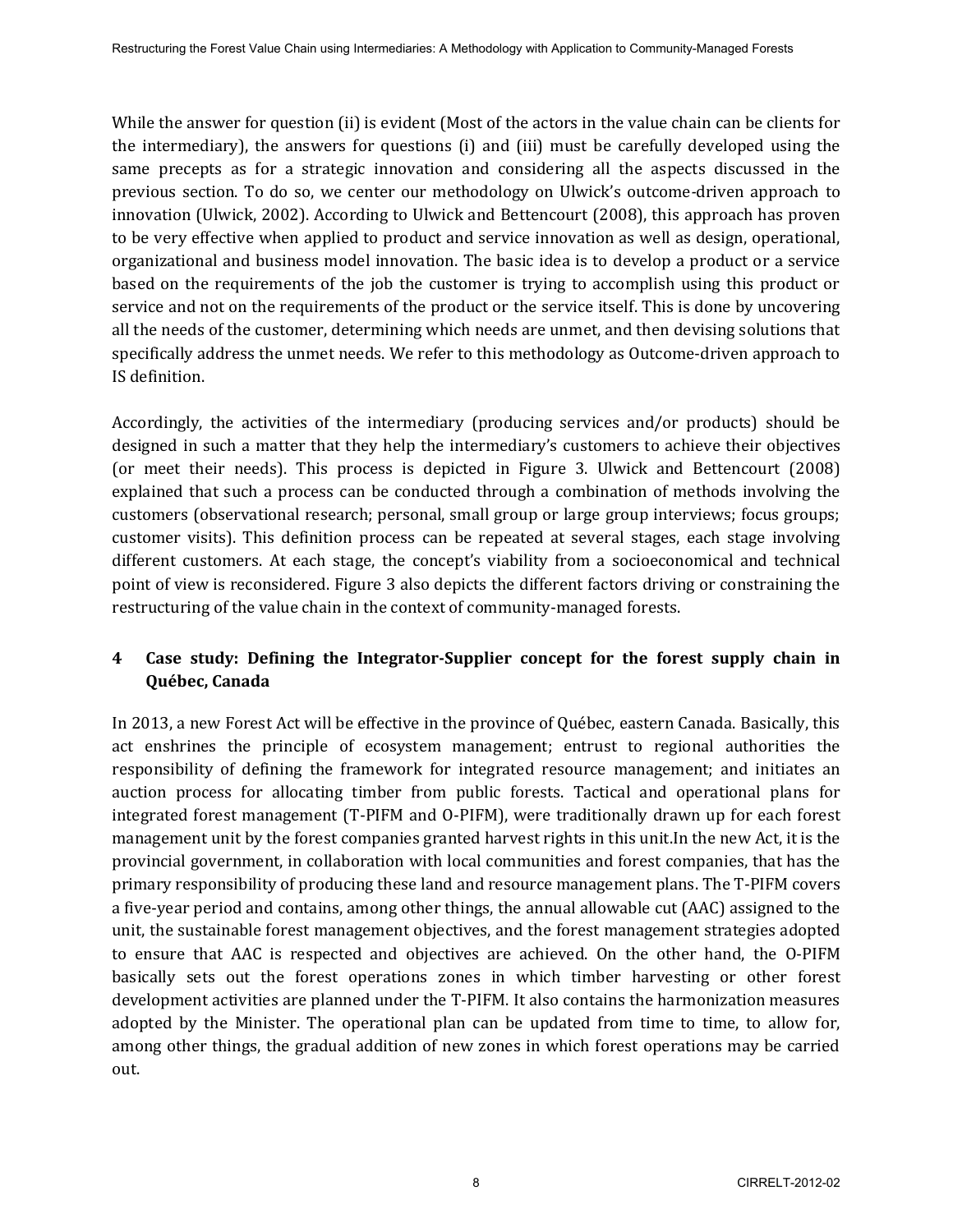In general, observers clearly see these measures as aiming at taking public forest management in government hands, and at strengthening local, regional and First Nations interests in the forest planning process. However, it is not clear how these measures are going to be implemented in practice and how they may affect operational efficiency. For instance, issues related to the sharing of costs engaged because of shared logistics remain major sources of confusion for all the actors involved in the forest-products value chain. In particular, the forest entrepreneurs (including logging and silviculture contractors, transportation and equipment operators, etc) are typically considered as an extension of their clients' operations (typically timber transformers). They have had to comply with policies implemented by the government or by contract givers that had always been conceived around cost reduction and technical and operational efficiency. Their performance is mainly oriented towards these parameters (Drolet and LeBel, 2010).

In an effort to address these issues, the Québec Federation of Forestry Cooperatives (QFFC) coined the concept of Integrator-Supplier (IS) as follows "…a leading contractor of forestry operations, responsible for a significant part of the operations in the forest management unit (harvesting of timber or of forest biomass, roads construction, transport, etc). It is responsible for planning the execution of all the activities in the territories (the schedules, the selection of equipment, etc), for the handling of unexpected events in real-time, and for optimizing the value chain. As such, the IS develops tools that keep him aware of the constant needs of his customers. He satisfies these needs by adapting operations planning in order to capture economies of scale from network for the benefit of all his customers. It works in close association with government forest resources planners in each region". To turn this concept into a reality, it must first be mapped. A detailed description of how the IS could be applied, corresponding interactions and information flow must be provided. This description should also include the identification of the processes and functions, and their concerned actors, their roles and responsibilities.



*Fig. 4. Definition stages and gates decision criteria for the case-study* 

We therefore set to define the IS using the proposed Outcome-driven approach described in the previous section. Figure 4 shows that in all, six definition stages were conducted with different participants in the group interviews including forestry researchers and supply chain specialists; cooperatives professionals; FPCs professionals; and government representatives and decision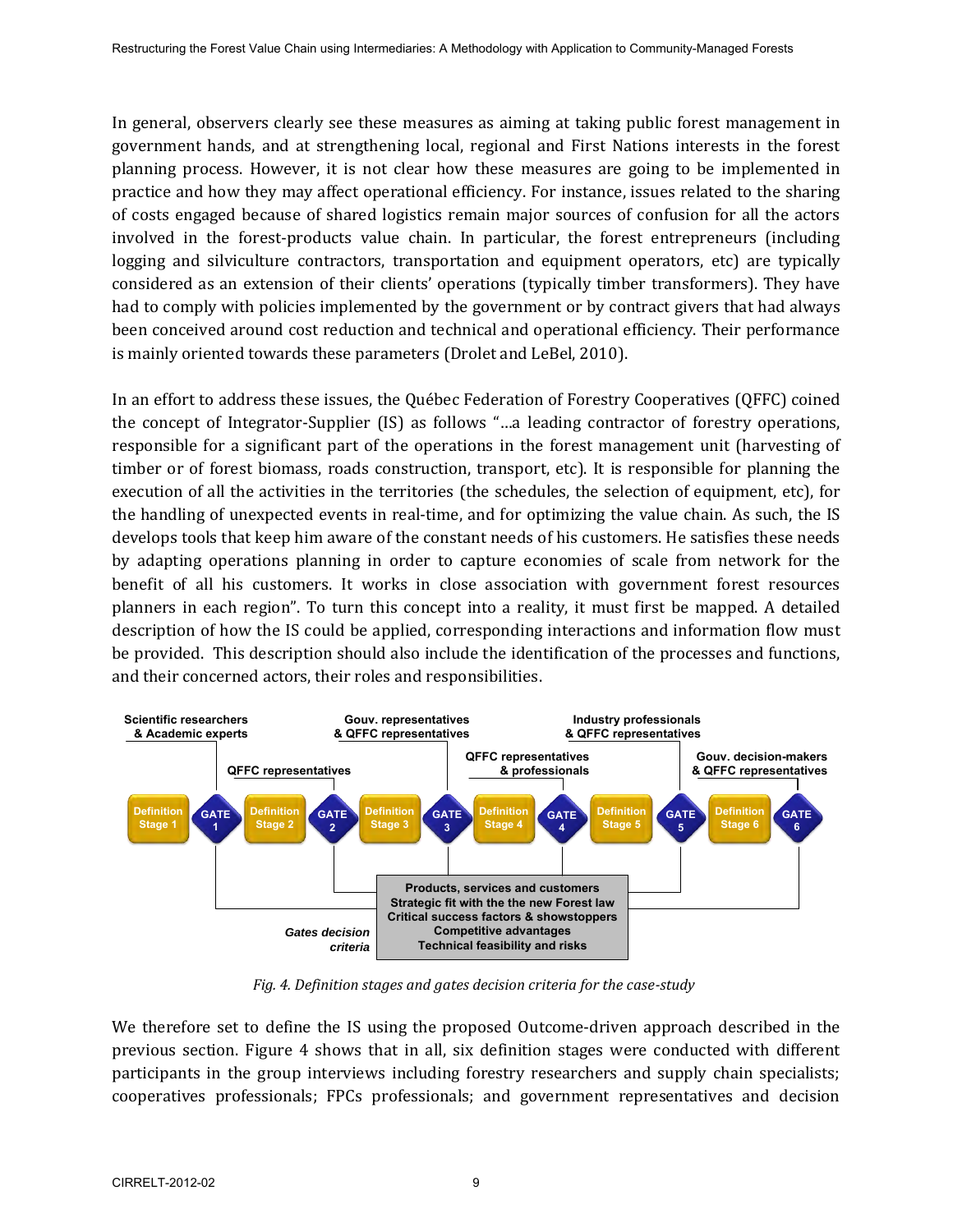makers. The results are presented in section 4.2. Before conducting the case-study, we did a review of the different forms of intermediation that can be encountered in the forest value chain in North-America. The results of this review are presented in sub-section 4.1.

### *4.1 Observed Forms of intermediation in the forest products value creation chain*

In the current forest policy act, Quebec's public forest is divided into management units (MU) (also referred to as procurement area). The government allocates volumes of timber to mills through timber licenses (TL).. It specifies, on a yearly basis, the general areas from which wood for the mill can be procured, with predefined volumes of one or more tree species. A mill may hold a TL on more than one MU, and several TLs may be awarded to different mills on the same MU (whether or not under the same ownership), even for the same tree species. The mill must pay the corresponding fees (stumpage) and commit themselves to make sure that a new forest is established through various silvicultural treatments following harvest. Three documents must be prepared: a general forest management plan, a five-year forest management plan, and an annual forest management plan. The TL does not spatially locate harvest units. The five year plan does. All plans are prepared by the companies but must be approved by the government. To supply its mills, a company must coordinate its operations in several MUs and with those of other companies (Beaudoin et al., 2007).

It happens frequently that several mills are allocated TLs on the same forest area. It is obvious that this situation can easily lead to suboptimal usage of the forest resources. Typically, an agent (a FPC or a Mill representative, or a forest entrepreneur often referred to as the *mandatary*) is charge of the procurement services for many TL holders on the same MU. This agent takes responsibility of the woodharvest on behalf of all the TL holders. He may just be responsible for the management of the forestry activities and designate one or more other agents for the execution of the forestry activities. Then, these are referred to as the *management mandatary* and the *operations mandatary*. In general, the *management mandatary* acts in close collaboration with the operations *mandatary* to integrate the needs of the different mills and ensure their supply. He is usually appointed by his peers (other mills or TL holders). The main source of conflict involves the question of transaction prices to provide procurement services among the various companies. With this approach, the appointed company, typically the largest in the region, is at the same time a beneficiary and an intermediary. Thus, consensus may be reached in a simple and inexpensive way; however it is most likely far from being optimal for all the beneficiaries (Frayret et al., 2004).

While the intermediation form described above is frequently encountered in Québec, several other forms of intermediation in the forest products value chain have been practiced in other parts of the word. Table 1 gives an overview of these forms and gives some examples in North-America. In general, the intermediaries offer a variety of services including technical, commercial, financial, computer training and consulting services. However, they are oriented toward the production of fibre with the ultimate goal of maximizing profits for forest products companies. They are not attending to different stakeholder interests. In intermediation forms 2, 3 and 4, the decisions appear not to be taken in a global context, thus economies of scale can hardly be generated.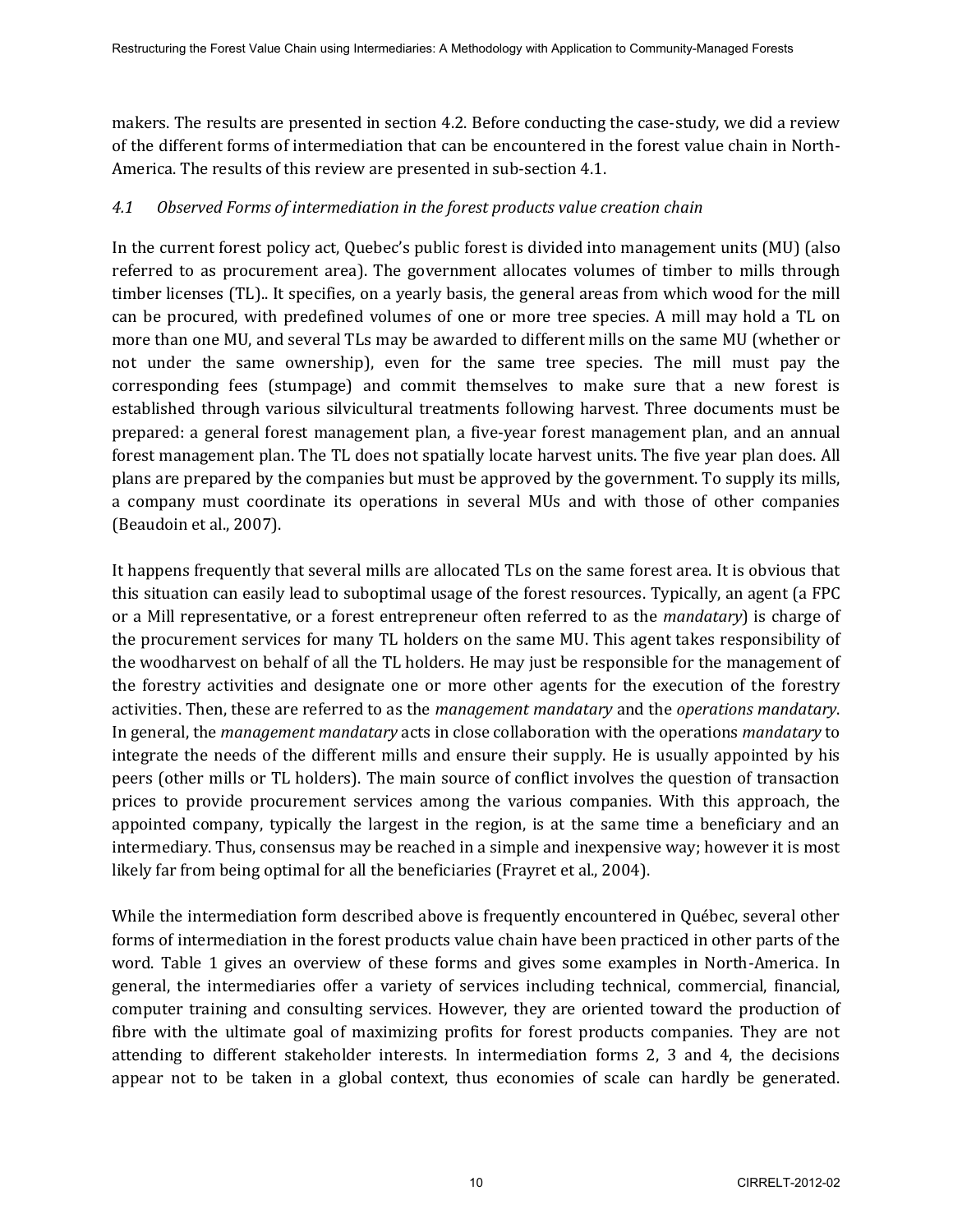Accordingly, this brief review shows that integration remains a challenge while presenting opportunities.

| Intermediation form                                                                   | Main role of the intermediary                                                                                                                                                                                                                                                                                   | Examples                                                                                                    |
|---------------------------------------------------------------------------------------|-----------------------------------------------------------------------------------------------------------------------------------------------------------------------------------------------------------------------------------------------------------------------------------------------------------------|-------------------------------------------------------------------------------------------------------------|
| 1 - Organizations<br>created by some<br>manufacturers that hold<br>TLs on the same MU | Acts on behalf of the manufacturers, managing their TLs and assigning<br>the operations to a forestry cooperative.                                                                                                                                                                                              | <b>Gestion FORAP</b>                                                                                        |
|                                                                                       | The costs for the silviculture treatments are shared based on the<br>volume of resource allocated to each manufacturer.                                                                                                                                                                                         |                                                                                                             |
| 2 - Companies that<br>work in close<br>cooperation with the<br>government             | Responsible for allocating and managing contracts with entrepreneurs,<br>for execution monitoring and control and, ultimately, for the<br>accountability for the technical and financial projects.                                                                                                              | Rexforêt<br>(rexforet.com)                                                                                  |
| 3 - Groups of general<br>contractors                                                  | Specialize in timber supply (harvesting, road construction, transport).<br>Execute plans submitted to them or develop their own.                                                                                                                                                                                | Gestion Rémabec<br>(www.remabec.com)                                                                        |
| 4 - Cooperatives created<br>and operated by groups<br>of forestry workers             | Provide different forms of timber, forest planning, forest management<br>and production of plants.                                                                                                                                                                                                              | Coopérative<br>Forestière des                                                                               |
|                                                                                       | May develop a strategic alliance with the FPCs that hold TLs at a<br>specific MU (managing totally or partly the MU; carrying out all<br>activities related to forestry (including road construction and<br>silviculture); and representing its clients at various stakeholders and<br>government authorities). | Hautes-Laurentides<br>(www.cfhl.qc.ca)                                                                      |
| 5 - Privately held forest<br>and timberlands<br>management services<br>companies      | Provide a variety of forest resource and management and timberlands<br>services for the long term sustainability of private forests and<br>timberlands.                                                                                                                                                         | Seven Islands Land<br>Co., Prentiss &<br>Carlisle, Orion<br>Timberlands, Huber<br>Resources, Canal<br>Wood. |
|                                                                                       | May provide consulting services in the acquisition and sales analysis,<br>forest inventory, forest land appraisals and valuations, conservation<br>and regulatory compliance, timber supply modeling, growth and yield<br>modeling, GIS mapping and market studies.                                             |                                                                                                             |

*Table 1. Observed forms of intermediation in the forest products value chain in North-America* 

#### *4.2 Case-study results*

For all the participants in the group interviews, the IS should act as a catalyst for the optimization of the planning and execution of the forest operations and for achieving the objectives of all his customers and partners fairly. Its strategic vision was articulated as follows: "to become the main entities acting to capture the maximum value from the forested area while taking into account the interests of the different stakeholders." Its mission is "to maximize the achievement of the interests of all the stakeholders by reconciling the plans and by optimizing the performance of the activities related to land use and forestry operations".

Figure 5 shows how the IS was positioned within the FVC. Unlike the automotive sector, where the intermediary links the manufacturer to his tiered suppliers, the IS here links several companies consuming wood (TL holders) to a comprehensive network of suppliers. This network, that we call "IS network", consists of forestry cooperatives, entrepreneurs, independent carriers, etc, serving the MU assigned to the IS. The IS normally operates within a single MU. It is a part of the sphere of control of different stakeholders and not only the TL holders. In fact, it is at a position where the interests of different parties intersect. In practice, however, none of these parties can have total control of the IS. Hence its role as an integrator and reconciler of plans is of special importance. Indeed, as it was mentioned previously, the government has adopted a regional management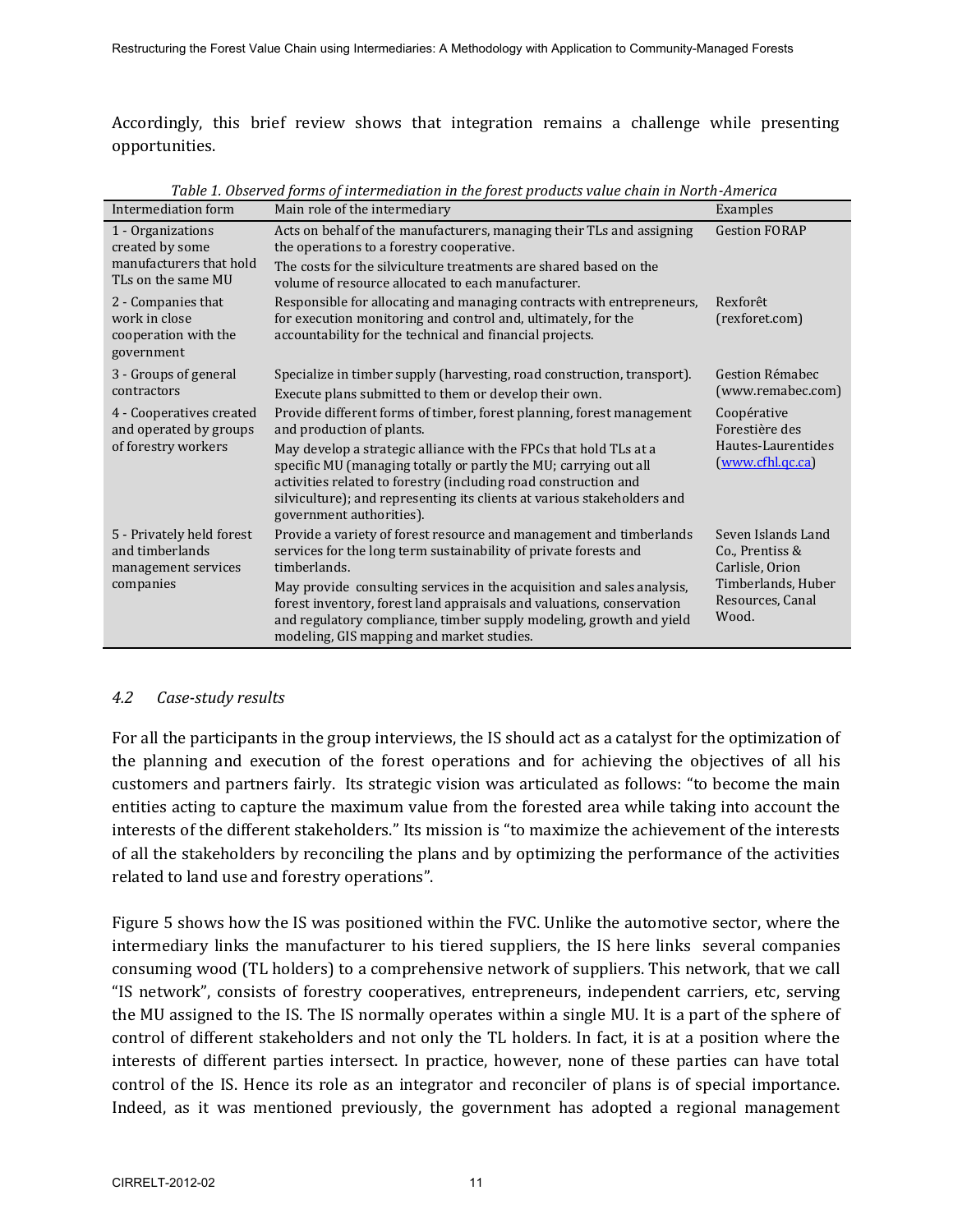approach that brings together the industry, the regional authorities, first nation communities, and other land users in order to collaborate and build the T-PIFM and O-PIFM based on different government policies and strategic plans. Not only should the IS collaborate at the preparation of these plans but also it plays a key role in monitoring their execution and ensuring that they remain valid as time goes by. Thus, the value created by the IS is reflected in the following value propositions (VP):



*Fig. 5. Positioning of the IS within the forest products value chain* 

*VP1: Establishment of a collaborative mode of execution planning to optimize the achievement of the objectives of several interest holders in the forest*. The IS creates a true collaborative planning mode for the execution of all the activities in the forest, not only subcontracting relationships or the juxtaposition of skills. In addition, it facilitates for all his partners access to the best practices that give them the agility to respond to their aspirations in terms of quality, delivery and productivity; for the government, regional authorities and first nations communities, it is the manager that ensures compliance with the guidelines they laid down while maximizing the value created from the forest; for the land users (FPCs, recreation and tourism companies, etc.), it is the operator that delivers products and executes the desired work in the forest in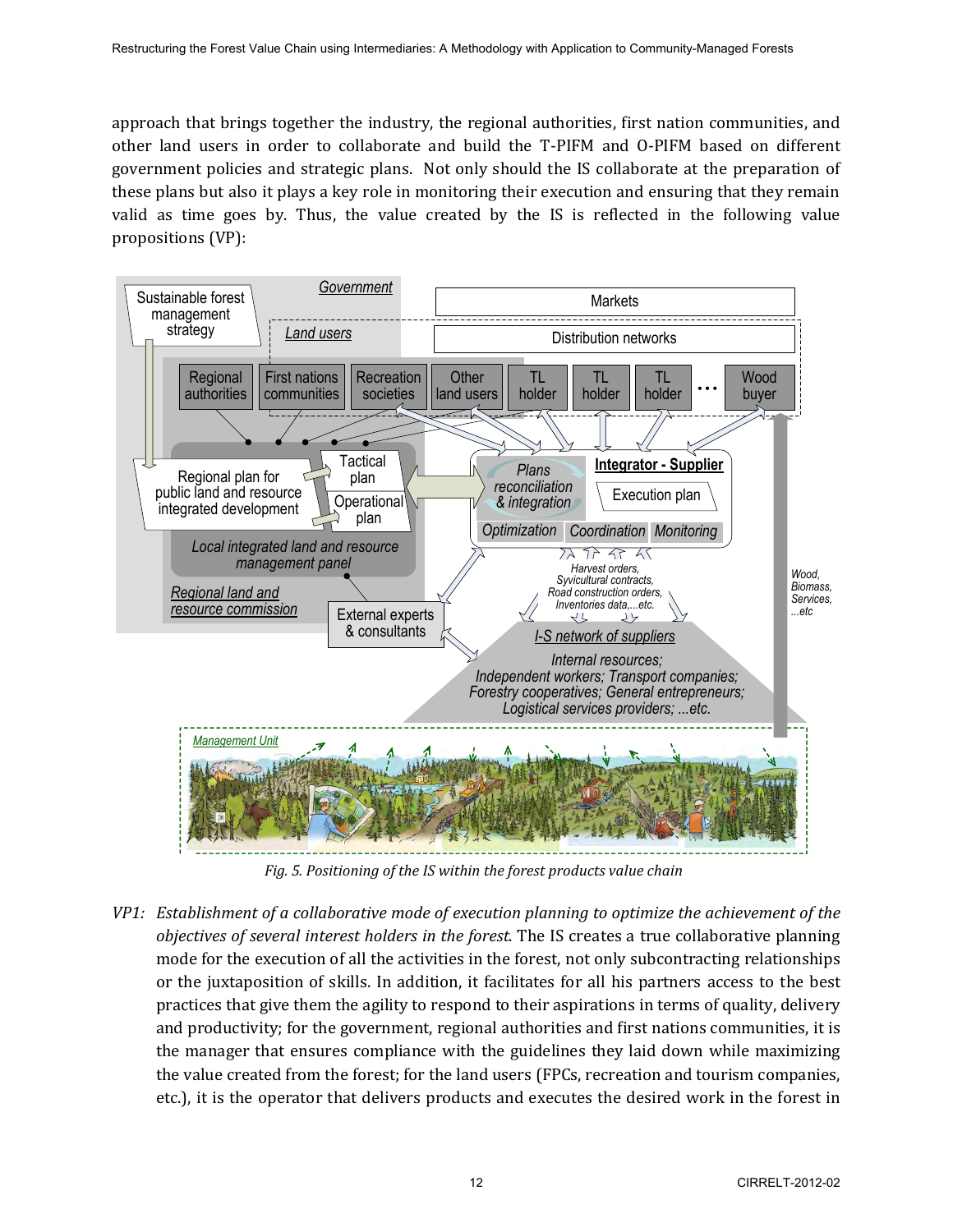compliance with the quantity, timing and quality constraints; for the forest entrepreneurs and workers, it creates stability and simplifies the conduct of their mandates and the associated business and administrative modalities.

- *VP2: Integrated production and services.* The IS and its network of suppliers are the extension of the supply chain of the FPCs to the forest. They improve the regularity of supplies to the factories.
- *VP3: Competitive value/cost ratio.* The IS supplies several customers. The operating costs, including the cost engaged because of a shared logistics, are spread over a large volume of wood. However, the IS does not have a monopoly on the supply of the processing plants that hold a TL on the MU where it operates. It remains in competition with other integrators, FPCs that choose to make their forestry operations independently and, of course, private forests and wood imports.
- *VP4: Certified products and services.* The IS delivers certified products and services (through proper programs such as Master Logger Program, PEFC, FSC certification, etc.). It makes available information on the entire traceability chain of the wood delivered by the suppliers in its network. For the government authorities, the certification of the products and services will eventually become a key part of a protocol for monitoring the actual intensity of timber extraction from the forest.

To succeed in this role, and at the same time make products and offer services with high added value, the IS must bring a comprehensive mix of competencies and experience and he should be viable from a business point of view. The following core capabilities (C) have been identified:

- *C1: Building a network integrating different customers and stakeholders.* The IS sets up a business process built on inter-firms coordination for fulfilling orders (or requests for activities) and for the distribution of goods, services and information. The suppliers and the FPCs find themselves closely linked in a supply chain. They perform certain transactions in a totally integrated manner, even if are independent entities. The IS balances the interests and ambitions of all stakeholders.
- C2: *Optimization and synchronization of the execution.* The FPCs are facing variable market dynamics, more stringent regulations and high customer expectations about prices and quality. Therefore, they need to review their forecasts and manage their applications. Notably, demand management requires a multi-level approach that uses every link in the supply chain. This can be very complex for FPCs without the cooperation of upstream stakeholders. The IS is well positioned to facilitate this task. It synchronizes execution plans with the demand plans of all its customers allowing them to increase the responsiveness of their production systems and to lower their inventory levels and their work-in-process. Changes in demand have a direct impact on forest operations. The fact that the IS serves several clients at the same time could mitigate the effect of these changes on plan stability. Being a mandatary acting on the behalf of the FPCs and taking on the management of their TL, the IS prepares an optimized execution plan that considers logistics aspects including road networks to access the areas of cut as well as and the availability of forest camps, supplies,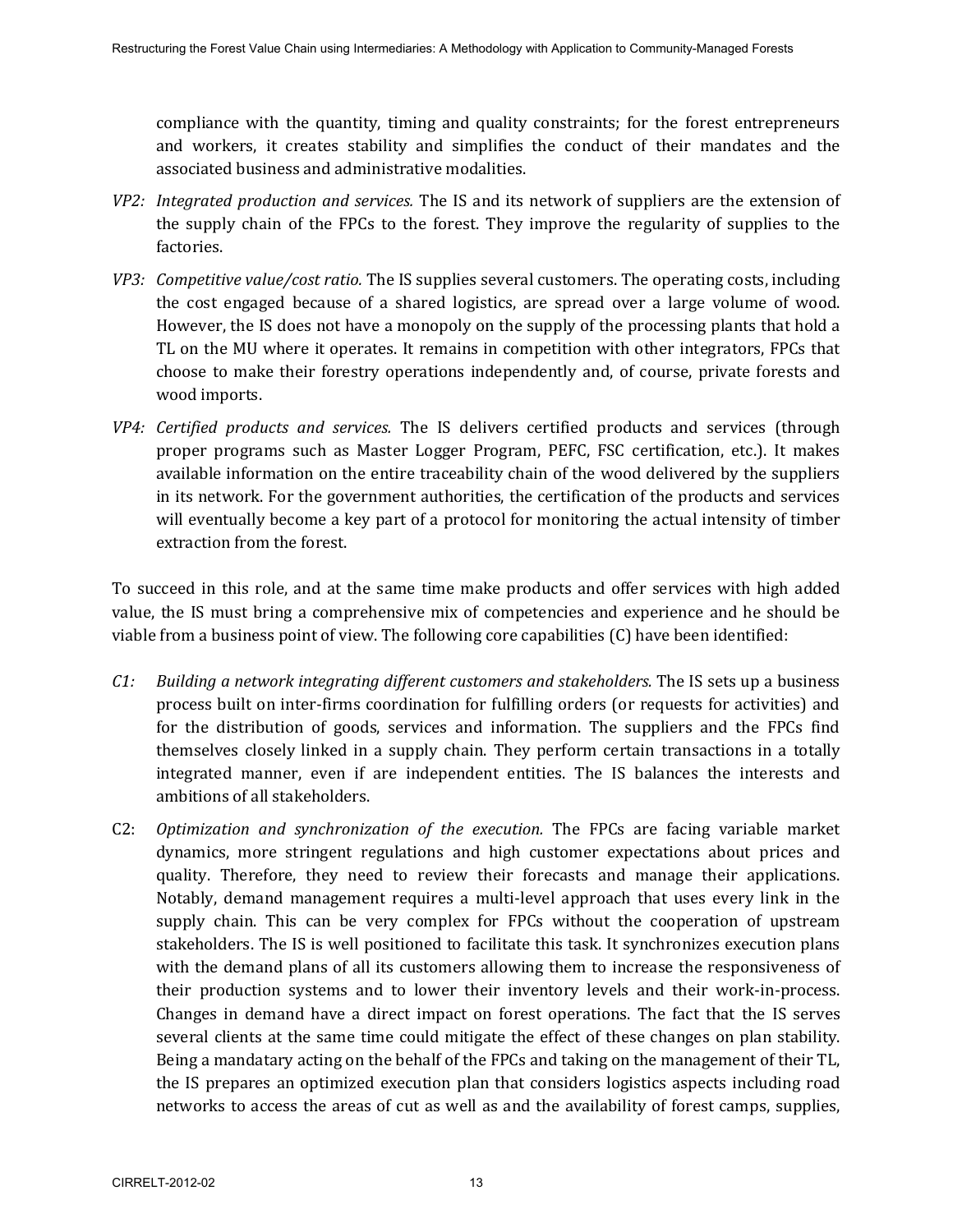and production equipment maintenance in the forest. In addition, it addresses critical aspects for the FPCs such as their production schedules. All of this should generate significant economies of scale. The IS is responsible for equitable sharing of performance gains it achieves. Notice the IS concept remains applicable in situations like in Europe where forest products companies typically do not share procurement areas. Indeed, the value created can be through better cross-chains coordination. As shown by D'Amours and Rönnqvist (2010), the FPCs need to work together in order to lower their costs. They can do this by simply treating their supply and demand as common, and by looking for a solution that lowers the overall transportation cost.

- *C3:* Conciliation of the execution plans with the T-PIFM and O-PIFM*.* The IS becomes a node of information that is critical for the management of all the inconsistencies that result from the aggregation and disaggregation of information between the plans made at the tactical, operational or execution levels (Beaudoin et al., 2008; Shapiro, 2006), or from the integration of data provided by different organizations. He reconciles the plans in close cooperation with the local integrated land and resource management panel. When the final plan appears to differ significantly from what was established initially (e.g, capacity needs had been underestimated or that some activities will cost much more than the high level estimate made initially), then recommendation could be made to relax some constraints and to regenerate the plan or ultimately to redefine some objectives based on new information.
- *C4:* Suppliers d*evelopment.* The IS selects its suppliers based on their areas of expertise, their ability to deliver and the level of service they are deemed to offer. It continuously monitors their performance and helps them improve their capabilities. It supervises their technological progress, monitors their product quality approaches and management practices, and supports them in their implementations of new communication and information technologies.
- *C5: Optimization of* the suppliers–*land users–Government authorities links.* The IS optimizes the flow of products, information and money between the different actors in the different supply chains. The IS attached to a given MU can work with the IS attached to another MU. It is able to adapt his business model to combine lean. Flexible and just-in-time operation processes according to the changing needs of his customers. Finally, he offers his customers and suppliers the possibility to sign short, medium or long term contracts.
- *C6: Overseeing the implementation of activities in the forest.* The IS provides the supervision of the execution of the activities in the forest for his customers and for the government authorities.
- *C7: Provision of logistic services in the forest*. The IS provides and maintains an infrastructure network for logging, refueling and servicing heavy equipment in the forest. Also, it may centralize certain purchases of products and services, and he promotes the exchange and sharing of resources (e.g. log yard) that can help improve performance.
- *C8: Technological innovation.* The IS is large enough to justify investment in research and development for the automation of forestry activities and for the implementation of new collaborative business models.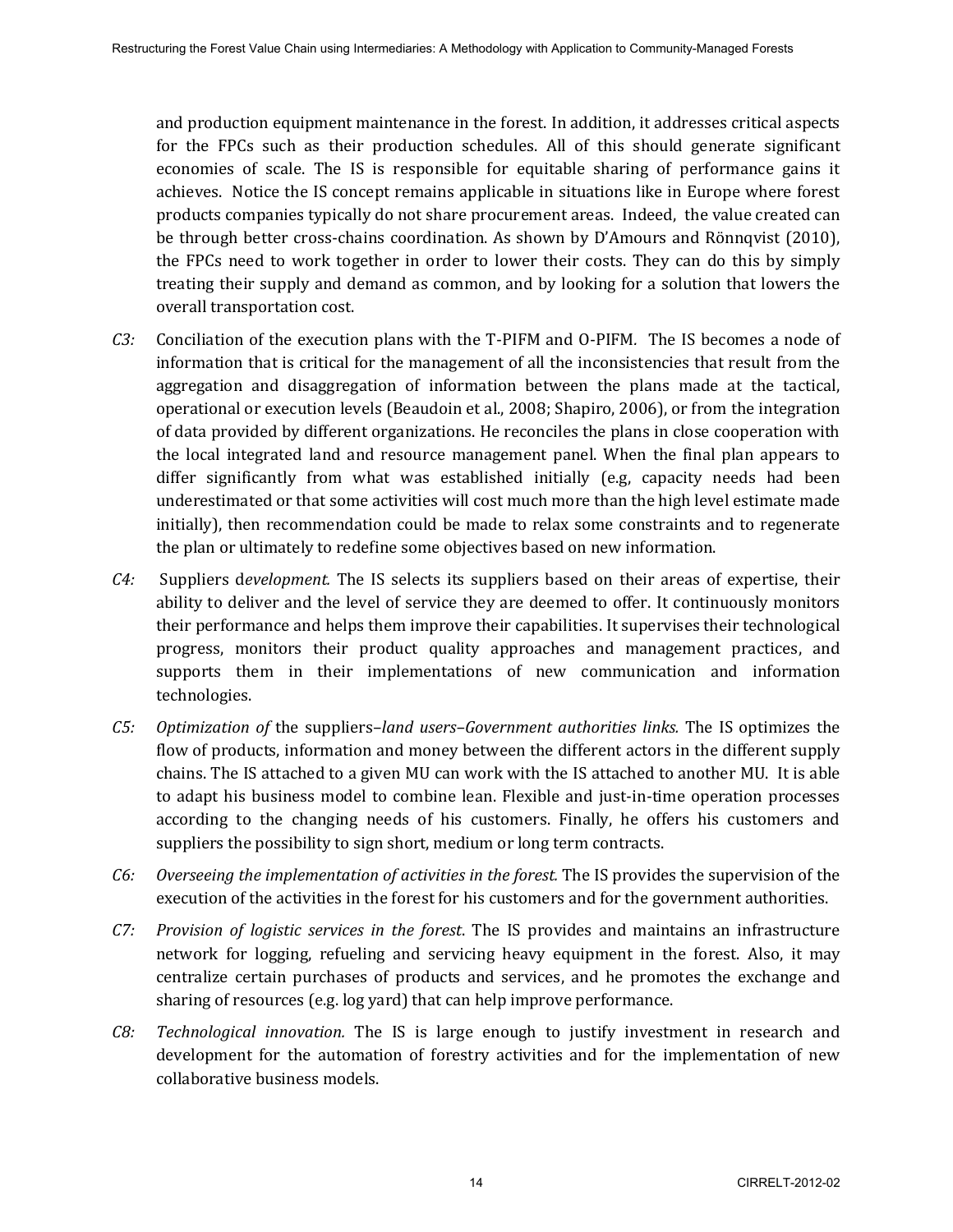- *C9: Management of the information* regarding the *MU.* The IS relies on a predefined protocol to collect data on the activities in the forest, and to accumulate relevant knowledge that the government authorities could use efficiently to monitor the wood supply chain (e.g. to determine the actual intensity of harvest) and the other land users.
- *C10: Acquisition and resale of timber* on the open market *in the interests of some clients.* To better serve its customers, the IS can buy wood in auction then he may sell it to his customers. Also, this enables him to skilfully manage the development of the wood available on his territory.
- *C11: Traceability.* Traceability allows the IS to automate his relationship with its clients. It ensures that its suppliers will make available the data about the harvested wood and more generally the data about all the activities in the forest. This data can be used to validate the execution plans and the monitoring reports.

| Forest<br>products<br>companies                                                                                                                                                        | entrepreneurs<br>Forest<br>and<br>forestry workers                                                                                                                                                                                                                        | Government                                                                                                   | Community groups                                                                | Other land users                                               |
|----------------------------------------------------------------------------------------------------------------------------------------------------------------------------------------|---------------------------------------------------------------------------------------------------------------------------------------------------------------------------------------------------------------------------------------------------------------------------|--------------------------------------------------------------------------------------------------------------|---------------------------------------------------------------------------------|----------------------------------------------------------------|
| Economies of scale<br>Fewer interlocutors<br>Better risk management<br>Improving their image<br>Focus on core business<br>Better response to the<br>demand<br>Access to best practices | technical<br>Economies<br>in<br>personnel and equipment<br>Sole and well known client<br>Better guarantee of work and<br>therefore more stable<br>Wealth of information<br>and<br>single node for information<br>exchange<br>More autonomy and capacity<br>for initiative | Participatory<br>management<br>value<br>More<br>from the forest<br>Innovation<br>Socio-political<br>benefits | and regional<br>Local<br>development<br><b>Stable</b><br>quality<br>and<br>jobs | Economies of scale<br>A<br>neutral<br>and<br>accessible entity |

*Table 2. Opportunities created by the IS for his customers and partners* 

Table 2 summarizes the opportunities created by the IS for its customers and partners. Basically, the IS enables all actors in the value chain to generate network economies. These economies are critical because they compensate for inevitable increases in cost due to additional socioeconomic and environmental constraints associated with the new regulations. Another important opportunity brought by the IS is participatory management. This practice is challenging because it is difficult to combine with a financially oriented approach. The IS is well positioned to do this in a smart way; all the parties are given the opportunity to get more involved in the organizational decisions and in the management of the forest operations. The value chain is structured in a way that favors collaboration, synchronization of activities and value sharing.

### *4.3 Identified development scenarios*

The need for an IS in the FVC has been discussed in the previous sections. There are several issues that need to be addressed at this stage. We analyse here three issues that seem the most critical for the development of IS in the forestry sector on public land. For each issue, possible scenarios for implementation are identified.

Q1: *Who can become an IS?* This question can be answered simply by determining from the FVC which actors have (or are entitled to have) the IS competencies set out in Section 4.2. These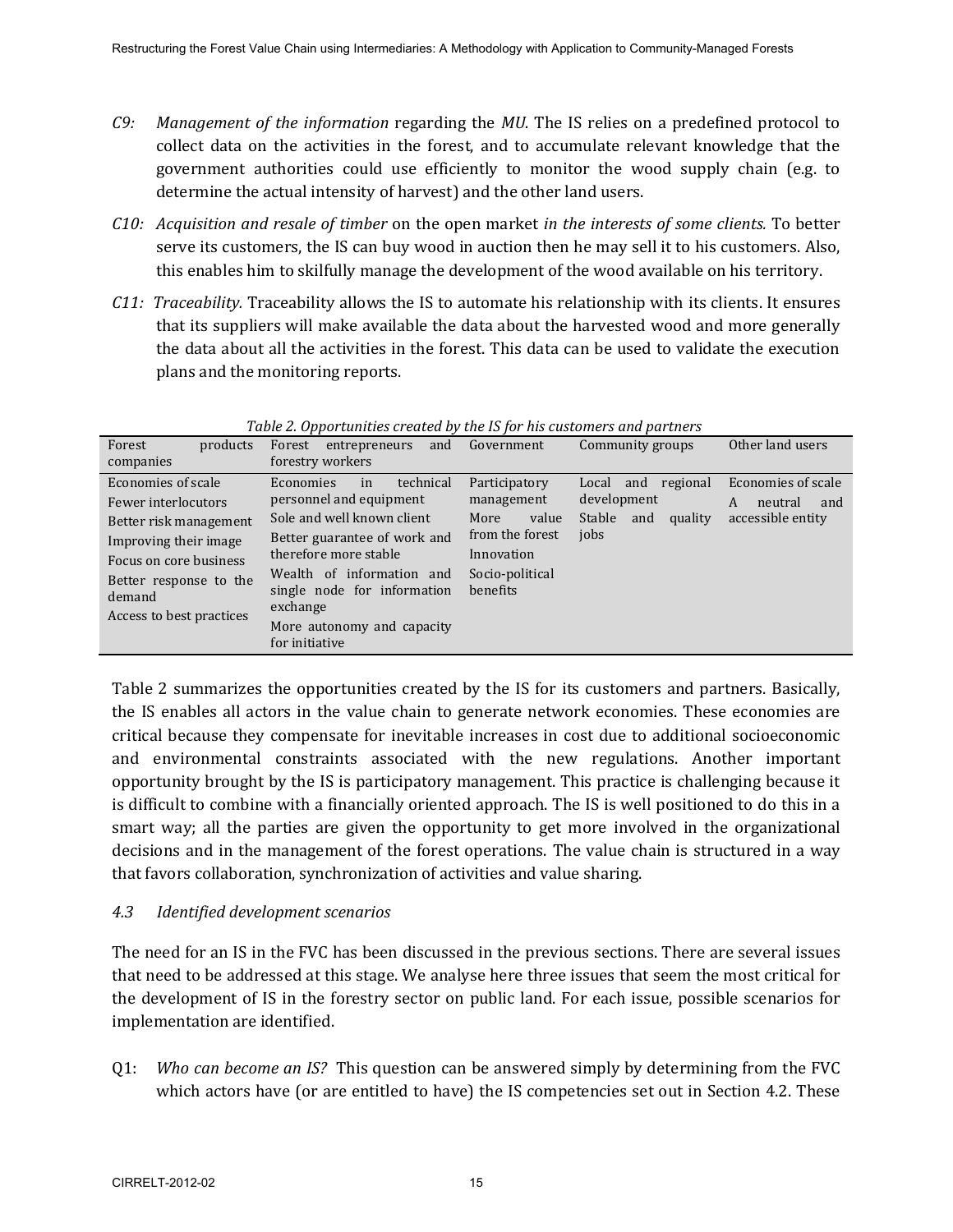entities must adjust their relations with all others in their environment. Three models emerge from Figure 5: (i) the IS-Operator (IS-OP), (ii) the IS-TL holder (IS-TL), (iii) the IS-Administrated by the government (IS-GOV), and (iv) a new player (IS-NP).

In the IS-OP model, the integrator is a member of the network of suppliers, for example, a cooperative or a general contractor. It is characterized by its proximity to the forest and the wood users or processors; its deep knowledge of the territory; its social image or credibility; contribution to the development of the community in which it is anchored; extensive expertise and experience in planning; organizational structure that facilitates decisionmaking; and opening on value creation and innovation. The IS-TL can be seen as the continuity of the mandatary model long applied in the FVC in Quebec. The IS can be mandated at the same time for management and operations activities. It needs to integrate and reconcile its interests with those of other land users in accordance with the framework established by the new law. This IS remains well positioned for the development of most of the core capabilities required, however, it may be misunderstood by a portion of the population that opposes the management of public forest by an integrator that belongs to the FPCs family. This population would probably agree that government becomes the intermediary (IS-GOV model) especially that it is legally assigned the responsibility for the T-PIFM and O-PIFM. The government, through its representative at regional level, becomes among other things responsible for the reconciliation and integration of the plans as well as optimization, coordination and supervision of the execution on the ground. Concerns that the specialists often have regarding the involvement of the government are the lack of operational flexibility, bureaucracy and inexperience.

There are also other members of the FVC that could become IS. The common actors in the FPC (the TL holders, the members of the network of suppliers and the government) can indeed decide to identify a new player that shall develop the mix of competencies of the IS as defined previously. This player could be a consultant or a logistical service provider (a 4PL or a 3PL). The consultant could be active in the forestry sector or in the information technology sector. In the latter case, the consultant could be responsible for developing and operating innovative information and communication technology (ICT) systems that would automate the processes of the IS; facilitate the reengineering or the alignment of the procedures of the IS with its clients; and assist the different actors in the FVC to form collaborative and interorganizational relationships. On the other hand, when the IS is a provider of logistic services, it should rather be a 4PL than the traditional 3PL (see section 2).

Q2: *Who selects the IS?* This question is very important in the IS-OP or IS-TL models. Selfnominated candidates would not be acceptable by many land users neither by the population. Therefore, the intervention of a third party is necessary. Two possible courses of action may be developed: (i) supply chain logic, and (ii) public forest management right returned to the government.

 The first course of action would not be very different from what is practiced by the TL holders (see the mandatary model in section 4.1). The TL holders would elect among them the one who allows the supply chain to fulfill its role for the benefit of all. The danger in such supply chain logic is that the focus would be on the harvesting of wood allocated by the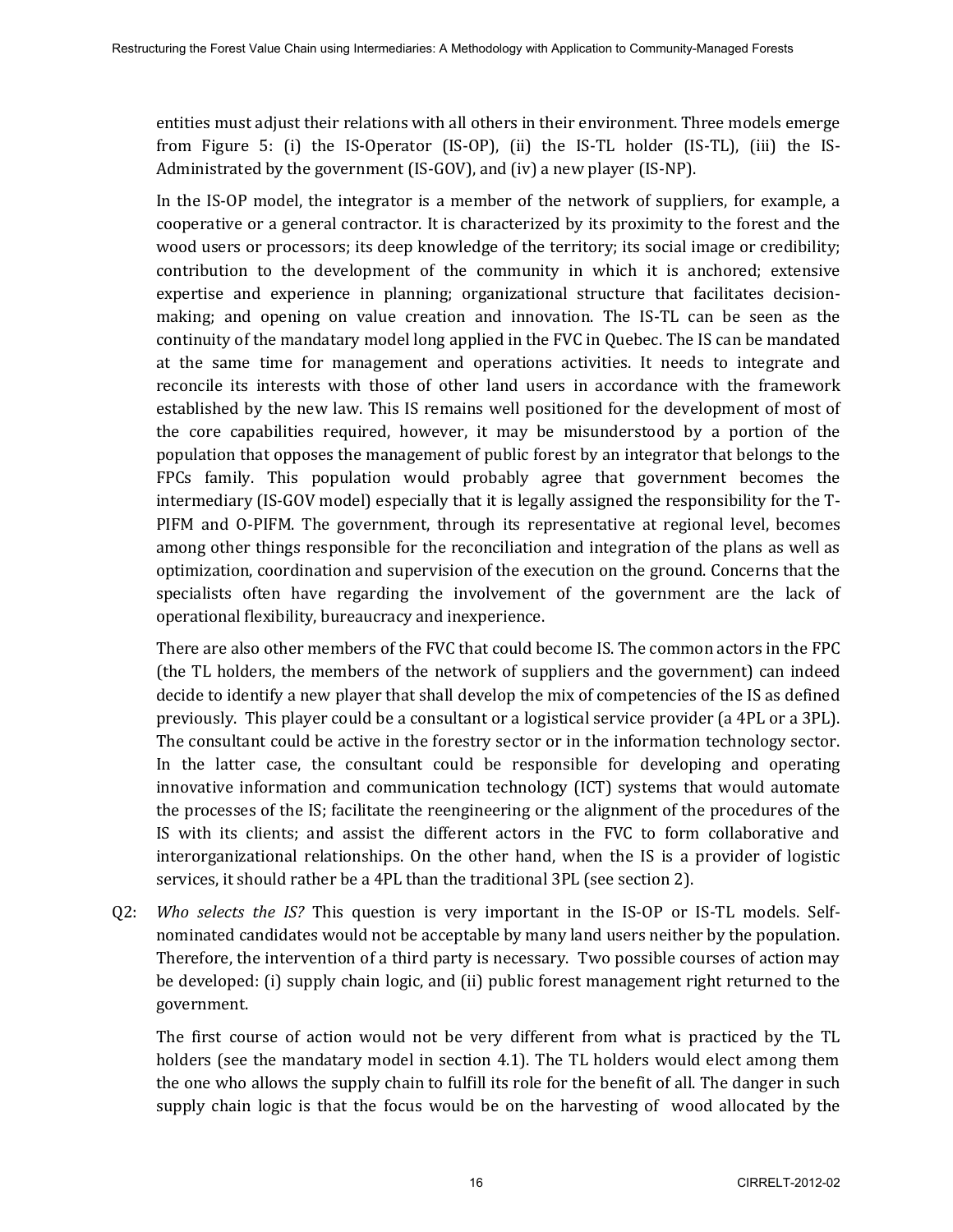government to the TL holders. However, the latter need to be accountable also for many functions other than wood procurement. This might compromise the effectiveness of relationships between the different actors in the value chain including the different land users. According to the authors, this is against the spirit of the new forest law. There is a better consistency with the spirit of the law if the government is entitled the responsibility to select the IS (second course of action).

Q3: *According to what criteria is the IS be selected?* The criteria for selecting the IS, regardless of the adopted model (Q1) or possible course of action (Q2), are crucial to the development of the core capabilities defined previously. Two sets of criteria are recommended: (i) socioeconomic impact criteria, and (ii) legitimacy criteria. The first set of criteria is more business oriented. On the other hand, the legitimacy criteria are rather more political than anything else. Table 3 gives an overview of the suggested criteria. The framework for the evaluation of each criterion needs to be defined.

| <i>rapic 5. Criteria for selecting the 15</i>                         |                                                                                         |  |  |  |
|-----------------------------------------------------------------------|-----------------------------------------------------------------------------------------|--|--|--|
| Socio-economic impact criteria                                        | Legitimacy criteria                                                                     |  |  |  |
| Experience in optimizing the wood value chain<br>Cost control         | Consistency with the strategic profile and the<br>driving force behind the organization |  |  |  |
| Operational agility                                                   | Absence of conflict and apparent conflict of                                            |  |  |  |
| Sensitivity to market signals<br>Ability to valorize the wood fiber   | interest.<br>Public<br>perception<br>Clarification<br>roles<br>and<br>of<br>synergy     |  |  |  |
| Capacity to innovate                                                  | Accountability and transparency<br>Use of available expertise                           |  |  |  |
| Local impacts and effects on territory occupation                     |                                                                                         |  |  |  |
| Ability in making jobs in the forest more attractive to professionals |                                                                                         |  |  |  |

*Table 3. Criteria for selecting the IS* 

Once the IS is selected, the duration of his contract and the criteria for evaluating his performance while in operation are among the other questions that need to be answered.

#### **5 Conclusion**

This paper identified the opportunity to restructure the FVC using intermediaries. First, it presented a perspective about intermediation, coordination and collaboration in value chains. The automotive industry was used as an example to illustrate how intermediation can be applied to drastically restructure a value chain. Then, a methodology was proposed in order to define the strategic vision of the intermediary including its value proposition and its required competencies. This methodology was based on a combination of methods involving the customers (observational research; personal, small group or large group interviews; focus groups; customer visits) and driven by the desired outcomes. It was illustrated using a case study of the community-managed forests in the province of Quebec, eastern Canada, and in the context of a total reform of the forest law in this province. The envisioned form of this province's future FVC was based on "Integrators-Suppliers" that act like hubs linking the forest to its users, streamlining their operations in accordance with the government policies and communities interests. The strategic vision of the IS including its value proposition and its required competencies was defined. Several development scenarios were identified. The participant in the research found that the IS concept would likely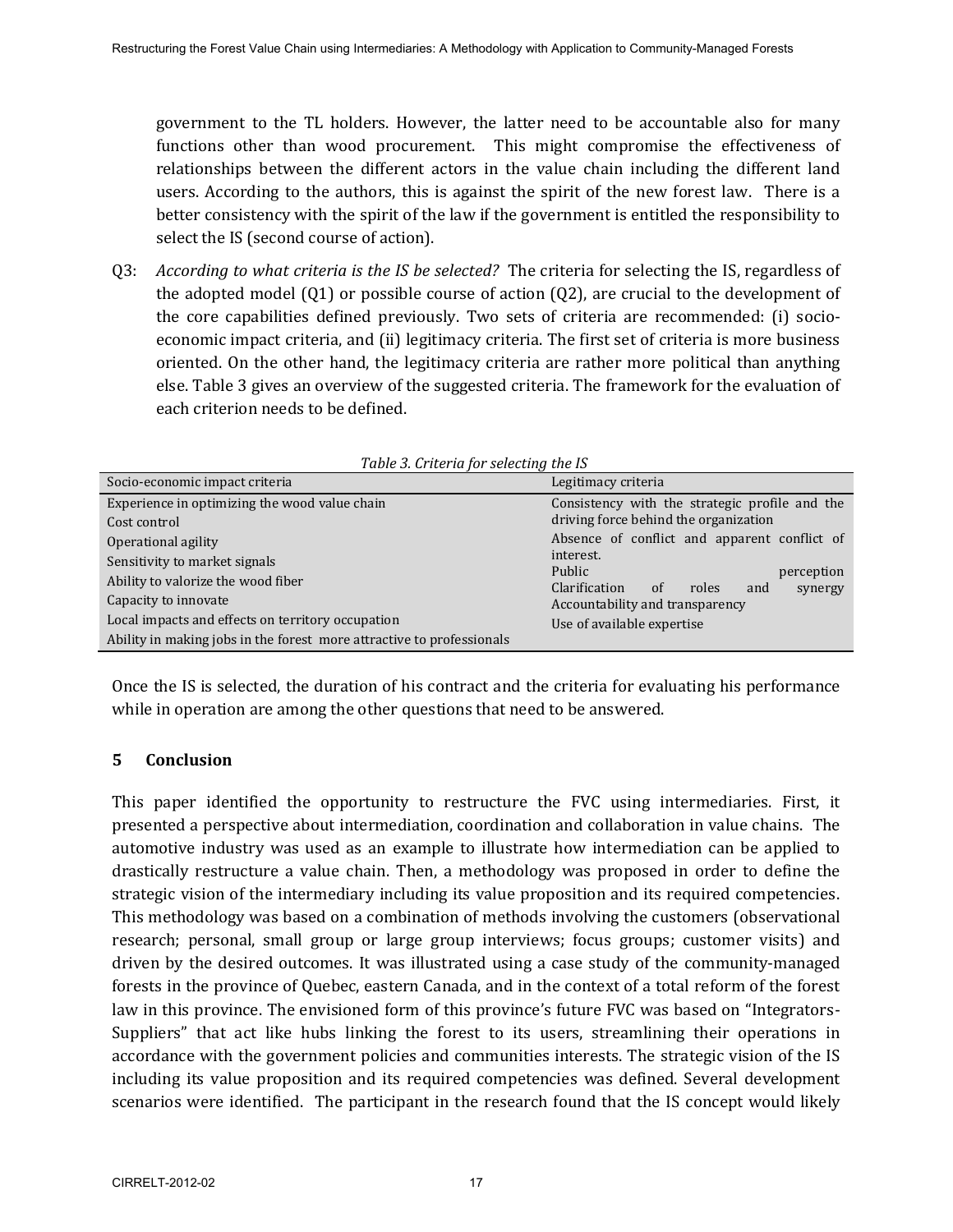improve the efficiency of the timber supply chain from the perspective where the responsibilities of different actors will change dramatically because of the new act. They accordingly proposed that the government entrusts to an IS the responsibilities of reconciling and executing tactical and operational plans. Although our description of the SI concept for forestry was illustrated through a case involving public forest, it is believed that our framework is relevant for private forest settings and any conditions where several products and services need to be procured to several users.

### **6 Acknowledgement**

We thank all the researchers and supply chain specialists, cooperatives professionals, forest products companies professionals, and government representatives and decision makers who kindly accepted to participate in the group interviews.

# **7 References**

Ahmad , H. F., 2002. Multi-Agent Systems: Overview of a New Paradigm for Distributed Systems. 7th IEEE International Symposium on High Assurance Systems Engineering (HASE'02).

Ambe, I. M., Badenhorst-Weiss, J.A., 2010. Strategic supply chain framework for the automotive industry, *African Journal of Business Management* 4(10), 2110-2120.

Audy, J. F., Lehoux, N., D'Amours, S., Rönnqvist, M., 2010. A framework for an efficient implementation of logistics collaborations. International Transactions in Operational Research. Available at: http://doi.wiley.com/10.1111/j.1475-3995.2010.00799.x [Accessed April 15, 2011].

Azouzi, R., D'Amours, S., 2011. Standards for information and knowledge sharing in the collaborative design of planning systems within the forest products industry: a survey and roadmap. Proceedings of the International Conference on Industrial Engineering and Systems Management (IESM'2011), 477-486.

Barratt, M., 2004. Understanding the meaning of collaboration in the supply chain. Supply Chain Management: An International Journal, 9(1), 30-42.

Beaudoin, D., Frayret, J.-M., Lebel, L., 2008. Hierarchical forest management with anticipation: an application to tactical-operation planning integratgion. Canadian Journal of Forest Research, 38, 2198-2211.

Beaudoin, D., Lebel, L., Frayret, J.-M., 2007. Tactical supply chain planning in the forest products industry through optimization and scenario-based analysis. Canadian Journal of Forest Research, 37, 124-140.

Bipe, 2010. Mutations économiques dans le domaine automobile. Available at: <http://www.industrie.gouv.fr/p3e/etudes/automobile/automobile.php>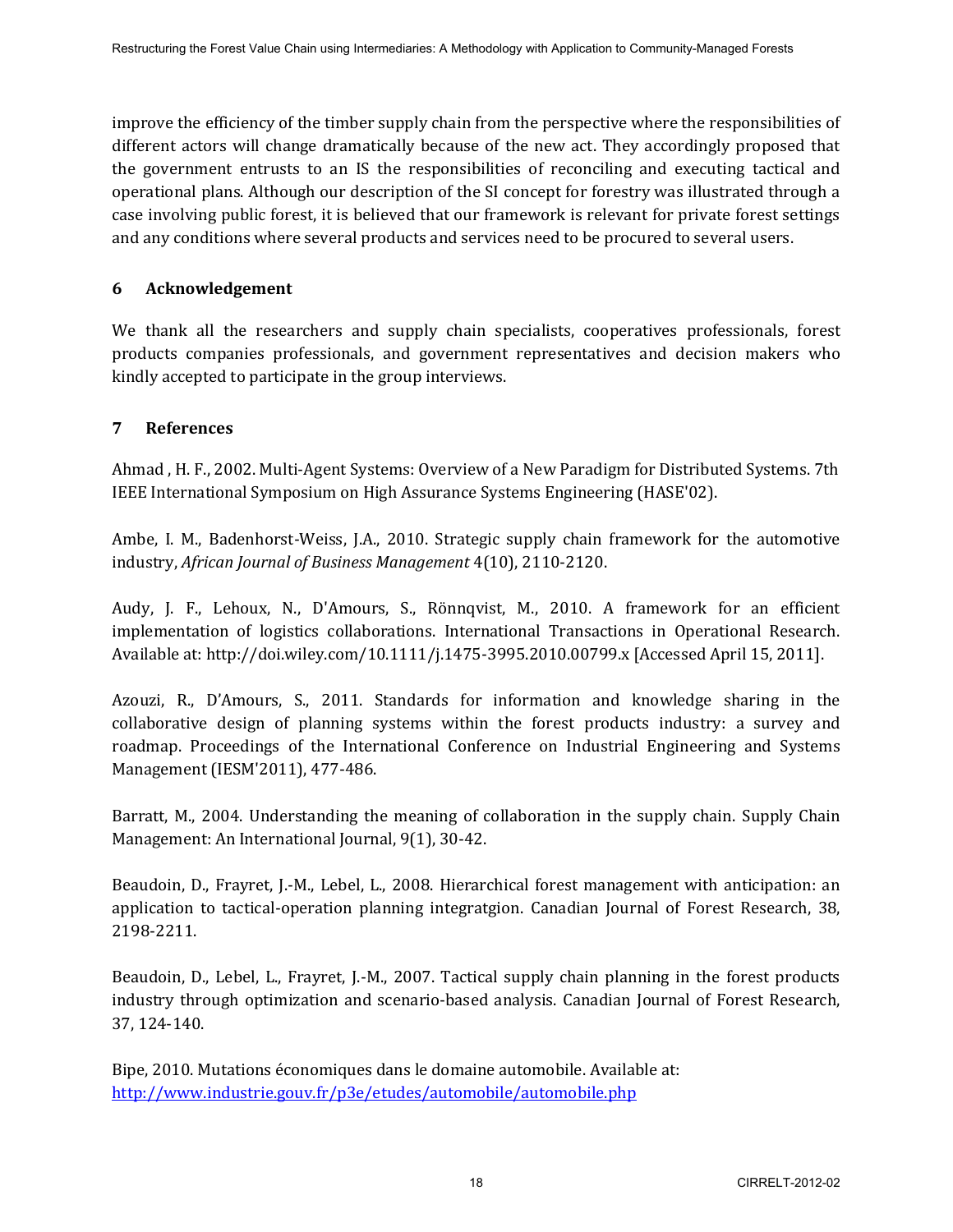Cachon, G., 2003. Supply Chain Coordination with Contracts. Handbooks in OR & MS. de Kok, A. G. and Graves, S.C. (Eds), 11, 229-339.

Ceroni, J. A., Nof, S. Y., 2001. Collaborative Manufacturing. Handbook of industrial engineering technology and operations management, Salvendy G. (ed), John Wiley & Sons.

D'Amours, S., Frayret, J. M., Gaudreault, J., LeBel, L., Martel, A., 2009. Chaînes de création de valeur. In Manuel de foresterie, Collectif, Les éditions MultiMondes.

D'Amours, S., Rönnqvist, M., 2010. An Educational Game in Collaborative Logistics. IFIP International Federation For Information Processing, 336, 755-764.

Deloitte & Touche, 2001. Supply Chain Relationships in Aerospace and Car Industries. Available at: <http://conferences.esa.int/isd2001/lousin/lousin/index.htm>

Drolet, S., LeBel, L., 2010. Forest harvesting entrepreneurs, perception of their business status and its influence on performance evaluation. Forest Policy and Economics, 12(4), 287-298.

Frayret, J.-M., D'Amours, S., Montreuil, B., 2004. Coordination and control in distributed and agentbased manufacturing systems. Production Planning & Control, 15(1), 42-54. Available at: http://www.informaworld.com/openurl?genre=article&doi=10.1080/09537280410001658344& magic=crossref||D404A21C5BB053405B1A640AFFD44AE3.

Fréry, F., 1998. Les réseaux d'entreprises: une approche transactionnelle. In H. Laroche and J.-P. Nioche (Eds.). Repenser la stratégie : Fondements et perspectives, 61-84, Paris, Vuibert.

Fulconis, F., Saglietto, L., Paché, G., 2006. Exploring New Competences in the Logistics Industry: The Intermediation Role of 4PL. Supply Chain Forum 7(2), 68-77.

Gebetsroither, E., Kaufmann, A., Gigler, U., Resetarits, A., 2006. Agent-Based Modelling of Self-Organisation Processes to support Adaptive Forest Management. Contributions to Economics Part 4, 153–172.

Grienitz, V., Schmidt, A.-M., Ley, S., 2009. Scenario based future business models in automotive supply industry. Proceedings of the 2009 Industrial Engineering Research Conference, 403-408.

Hammer, A., 2006. Enabling Successful Supply Chain Management Coordination, Collaboration, and Integration. PhD dissertation, University of Mannheim.

Humbert, F., Petit, T., Soulard, O., 2004. La filière productive automobile en Ile-de-France : état des lieux et enjeux. IAU îdF. Available at: [http://www.iau-idf.fr/nos-etudes/detail-dune](http://www.iau-idf.fr/nos-etudes/detail-dune-etude/etude/la-filiere-productive-automobile-en-ile-de-france-etat.html)[etude/etude/la-filiere-productive-automobile-en-ile-de-france-etat.html](http://www.iau-idf.fr/nos-etudes/detail-dune-etude/etude/la-filiere-productive-automobile-en-ile-de-france-etat.html)